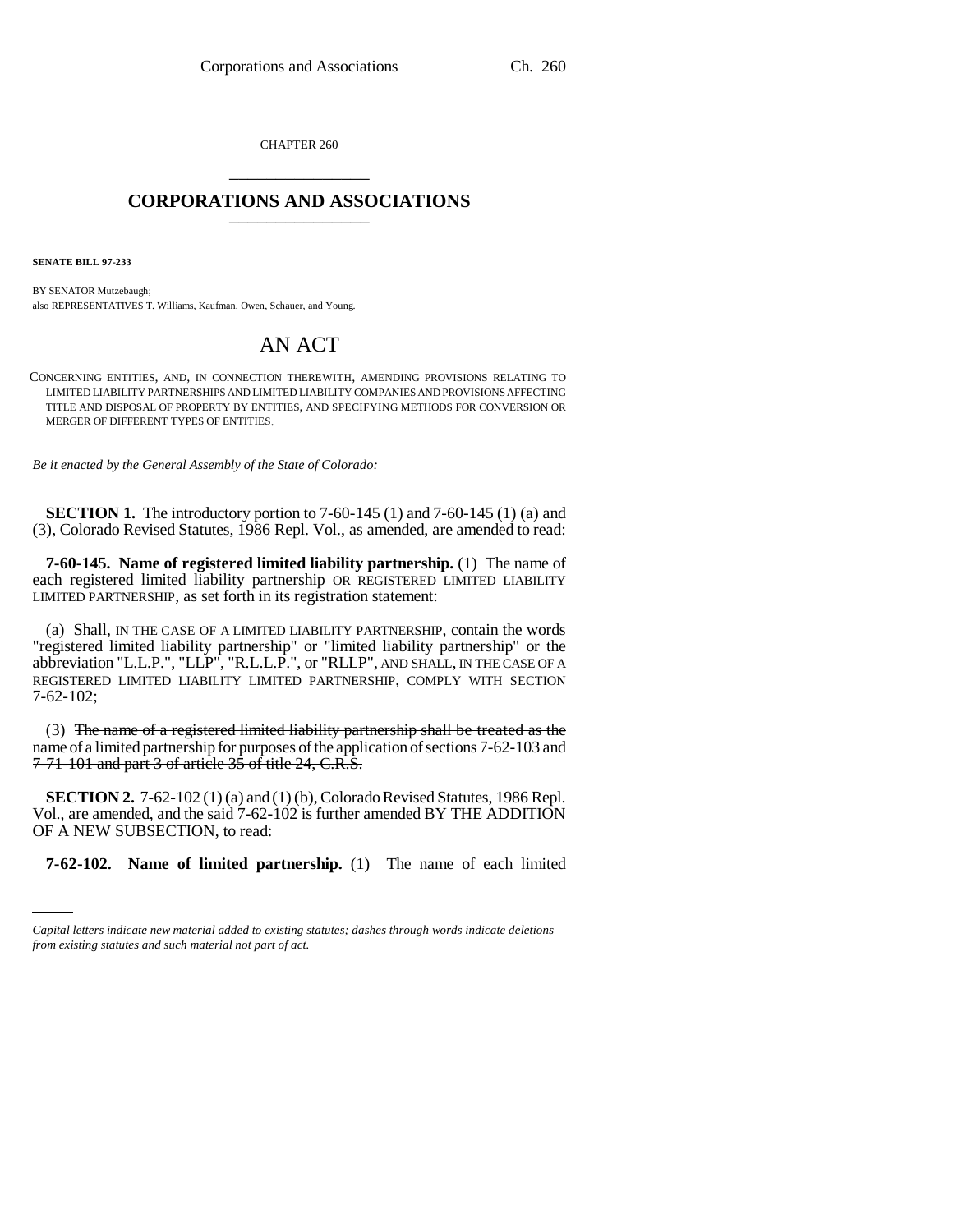partnership as set forth in its certificate of limited partnership:

(a) Shall contain the words "limited partnership", "limited", or "company" or the abbreviation "L.P.", "Ltd.", or "Co." OR, IN THE CASE OF A LIMITED LIABILITY LIMITED PARTNERSHIP:

(I) SHALL CONTAIN THE WORDS "LIMITED LIABILITY LIMITED PARTNERSHIP" OR THE ABBREVIATION "L.L.L.P." OR "LLLP"; OR

(II) SHALL CONTAIN THE WORDS "LIMITED PARTNERSHIP", "LIMITED", OR "COMPANY" OR THE ABBREVIATION "L.P.", "LP", "LTD.", OR "CO." AND THE WORDS "REGISTERED LIMITED LIABILITY PARTNERSHIP" OR "LIMITED LIABILITY PARTNERSHIP" OR THE ABBREVIATION "L.L.P.", "LLP", "R.L.L.P.", OR "RLLP";

(b) May not contain the name of a limited partner unless it is also the name of a general partner or the corporate name of a corporate general partner or unless the business of the limited partnership had been carried on under that name before the admission of that limited partner;

(3) WHEN THE NAME OF A LIMITED LIABILITY LIMITED PARTNERSHIP IN THE RECORDS OF THE OFFICE OF THE SECRETARY OF STATE IS THE SAME AS THAT SET FORTH IN A CERTIFICATE OF LIMITED PARTNERSHIP, AMENDED CERTIFICATE OF LIMITED PARTNERSHIP, OR REGISTRATION STATEMENT DELIVERED ON OR AFTER MAY 24, 1995, FOR FILING BY THE SECRETARY OF STATE AND, IF UPON FILING OF SUCH CERTIFICATE OR STATEMENT, THE NAME WAS MODIFIED BY THE ADDITION OF ANY WORD OR INITIAL TO INDICATE THAT THE LIMITED PARTNERSHIP WAS A LIMITED LIABILITY LIMITED PARTNERSHIP, THEN THE LIMITED PARTNERSHIP MAY ACQUIRE, CONVEY, AND ENCUMBER TITLE TO REAL AND PERSONAL PROPERTY AND OTHERWISE DEAL IN SUCH NAME WITH OR WITHOUT THE ADDITION OF SUCH WORD OR INITIAL. THE FACT OF THE DELIVERY AND FILING OF SUCH DOCUMENTS AND THE MODIFICATION OF THE NAME OF THE LIMITED PARTNERSHIP BY SUCH ADDITIONAL WORD OR INITIAL MAY BE SET FORTH IN AN AFFIDAVIT EXECUTED BY A GENERAL PARTNER OF THE LIMITED PARTNERSHIP OR A STATEMENT OF AUTHORITY EXECUTED PURSUANT TO SECTION 38-30-171,C.R.S., AND SHALL BE PRIMA FACIE EVIDENCE OF SUCH FACTS AND OF THE AUTHORITY OF THE PERSON EXECUTING THE SAME TO DO SO ON BEHALF OF THE LIMITED PARTNERSHIP. THE AFFIDAVIT MAY BE RECORDED WITH THE COUNTY CLERK AND RECORDER OF THE COUNTY IN WHICH THE REAL PROPERTY WITHIN THIS STATE IS SITUATED OR, IN THE CASE OF OTHER PROPERTY OR DEALINGS OF THE LIMITED PARTNERSHIP, THE CLERK AND RECORDER OF THE COUNTY WHERE THE PRINCIPAL OR REGISTERED OFFICE OF THE LIMITED PARTNERSHIP IS LOCATED.

**SECTION 3.** 7-62-203 (2), Colorado Revised Statutes, 1986 Repl. Vol., is amended to read:

**7-62-203. Cancellation of certificate.** (2) The cancellation of the certificate of limited partnership shall not affect the limited liability of the limited partners during the period of winding up and termination of the partnership.

**SECTION 4.** 7-62-303 (1), Colorado Revised Statutes, 1986 Repl. Vol., is amended to read: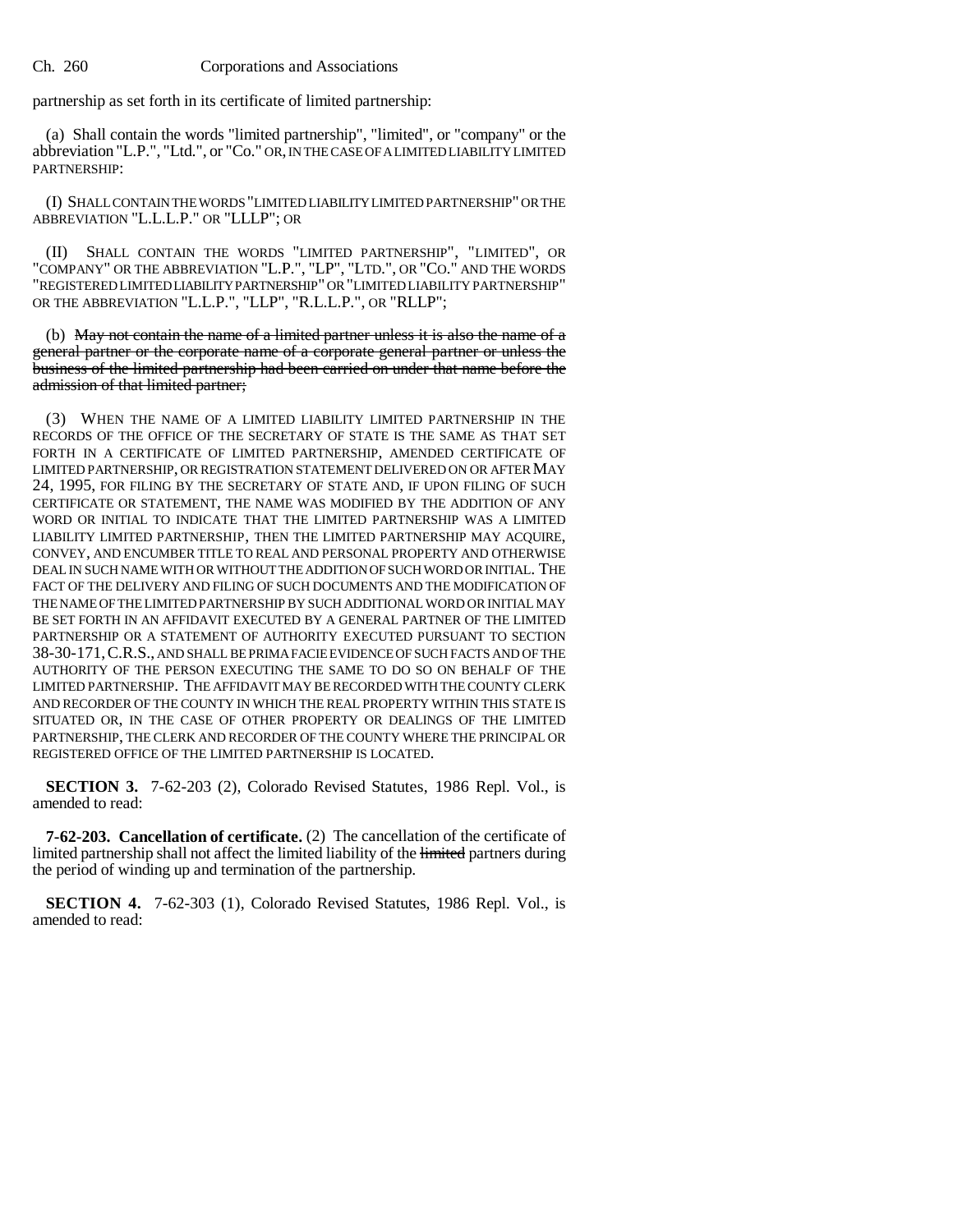**7-62-303. Liability to third parties.** (1) (a) Except as provided in subsection (4) of this section, A limited partner is not liable for the obligations of a limited partnership INCURRED WHILE IT IS NOT A REGISTERED LIMITED LIABILITY LIMITED PARTNERSHIP unless he THE LIMITED PARTNER is also a general partner or, in addition to the exercise of his THE LIMITED PARTNER'S rights and powers as a limited partner, he THE LIMITED PARTNER participates in the control of the business. However, if the limited partner participates in the control of the business he AT THE TIME SUCH LIABILITY IS INCURRED, THE LIMITED PARTNER is liable only to persons who transact business with the limited partnership reasonably believing (notwithstanding the fact that the limited partner is not designated as a general partner in the certificate of limited partnership), based upon the limited partner's conduct, that the limited partner is a general partner AT THE TIME SUCH LIABILITY IS INCURRED.

(b) A LIMITED PARTNER OF A REGISTERED LIMITED LIABILITY LIMITED PARTNERSHIP IS NOT LIABLE FOR THE OBLIGATIONS OF THE PARTNERSHIP INCURRED WHILE IT IS A REGISTERED LIMITED LIABILITY LIMITED PARTNERSHIP.

**SECTION 5.** 7-62-303 (4), Colorado Revised Statutes, 1986 Repl. Vol., is repealed as follows:

**7-62-303. Liability to third parties.** (4) A limited partner who knowingly permits his name to be used in the name of the limited partnership, except under  $circumstances permitted by section 7-62-102(1)(b), is liable to creditors who extend$ credit to the limited partnership without actual knowledge that the limited partner is not a general partner.

**SECTION 6.** 7-62-401, Colorado Revised Statutes, 1986 Repl. Vol., is amended to read:

**7-62-401. Admission of additional general partners.** (1) After the filing of a limited partnership's original certificate of limited partnership, additional general partners may be admitted as provided in writing in the partnership agreement or, if the partnership agreement does not so provide, with the written consent of all partners.

(2) UPON THE WITHDRAWAL OF THE LAST REMAINING GENERAL PARTNER, UNLESS OTHERWISE PROVIDED IN WRITING IN THE PARTNERSHIP AGREEMENT FOR THE ADMISSION OF A GENERAL PARTNER, ONE OR MORE PERSONS WHO CONSENT TO BE GENERAL PARTNERS SHALL BE ADMITTED AS FOLLOWS:

(a) A MAJORITY OF THE LIMITED PARTNERS MAY ADMIT ONE OR MORE GENERAL PARTNERS; AND

(b) IF A MAJORITY OF THE LIMITED PARTNERS FAILS TO ACT WITHIN A REASONABLE TIME, THE DISTRICT COURT FOR THE COUNTY IN WHICH THE REGISTERED AGENT IS LOCATED SHALL, UPON THE APPLICATION OF ANY LIMITED PARTNER, ADMIT ONE OR MORE GENERAL PARTNERS. SUCH COURT MAY APPOINT A CUSTODIAN TO MANAGE THE BUSINESS OF THE LIMITED PARTNERSHIP DURING THE PENDENCY OF THE PROCEEDINGS.

(3) SUBSECTION (2) OF THIS SECTION SHALL NOT APPLY TO A LIMITED PARTNERSHIP FORMED PRIOR TO THE EFFECTIVE DATE OF THIS ACT, IF ON OR BEFORE ONE YEAR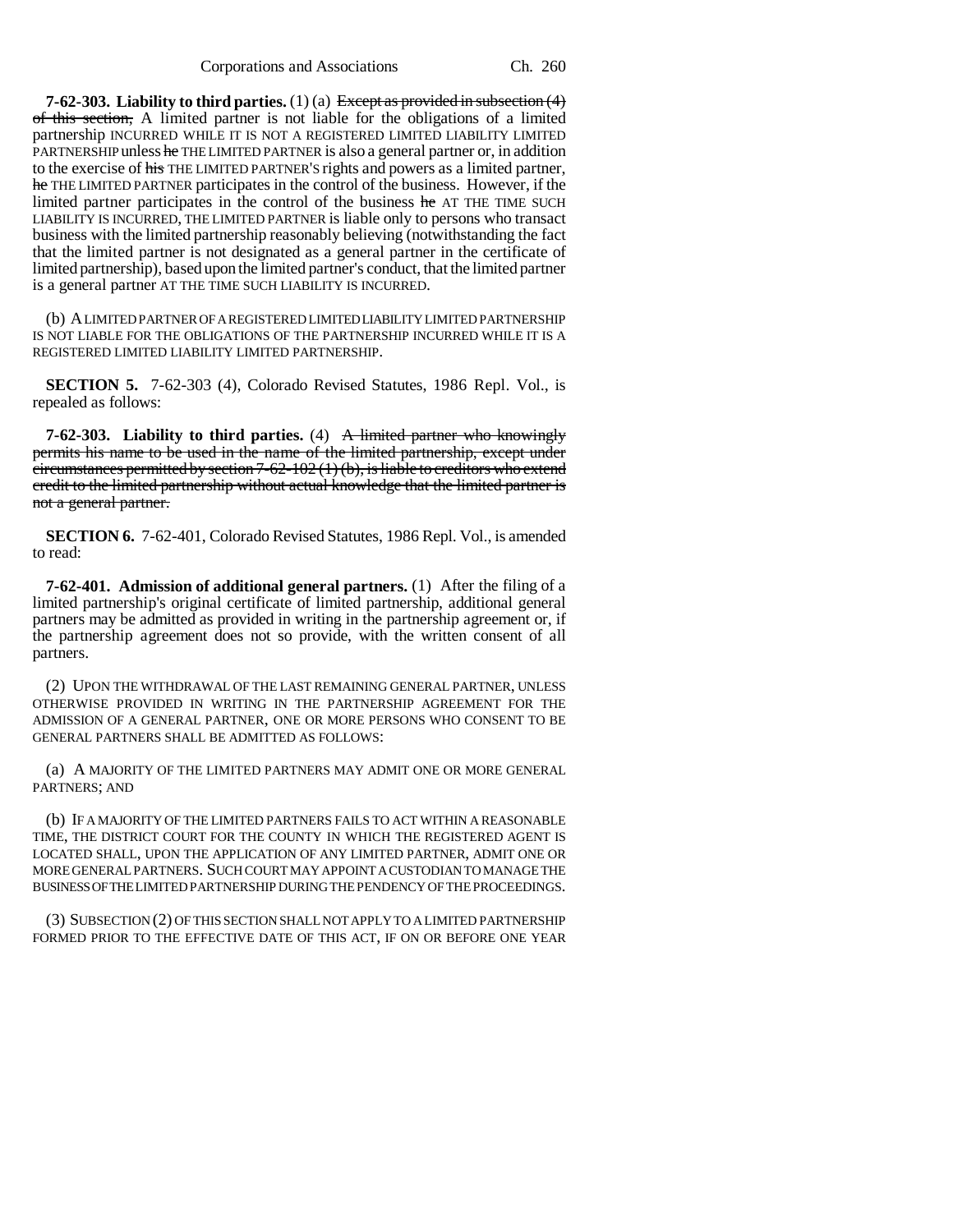AFTER THE EFFECTIVE DATE OF THIS ACT, ONE OR MORE PARTNERS SIGNS AND DELIVERS TO A GENERAL PARTNER AN ELECTION IN WRITING AGAINST THE APPLICATION OF SUBSECTION (2) OF THIS SECTION. THE GENERAL PARTNER SHALL FILE ANY SUCH ELECTION WITH THE RECORDS REQUIRED TO BE KEPT BY SECTION 7-62-105. THE ABSENCE OF SUCH AN ELECTION IN THE RECORDS SHALL GIVE RISE TO A PRESUMPTION THAT NO SUCH ELECTION HAS BEEN DELIVERED.

**SECTION 7.** 7-62-602, Colorado Revised Statutes, 1986 Repl. Vol., is amended to read:

**7-62-602. Withdrawal of general partner.** A general partner may withdraw from a limited partnership at any time by giving written notice to the other partners, but if the withdrawal violates the partnership agreement, the limited partnership may recover from the withdrawing general partner damages for breach of the partnership agreement and offset the damages against the amount otherwise distributable to him THE GENERAL PARTNER. THE WITHDRAWAL OF A GENERAL PARTNER WHO IS ALSO A LIMITED PARTNER SHALL NOT CONSTITUTE THE WITHDRAWAL OF THE PARTNER AS A LIMITED PARTNER OR AFFECT THE PARTNER'S RIGHTS AS A LIMITED PARTNER.

**SECTION 8.** 7-62-801 (1) (c), Colorado Revised Statutes, 1986 Repl. Vol., is amended to read:

**7-62-801. Dissolution - general rules.** (1) A limited partnership is dissolved and its affairs shall be wound up upon the happening of the first to occur of the following:

(c) An event of withdrawal of a general partner unless at the time there is at least one other general partner and the written provisions of the partnership agreement permit the business of the limited partnership to be carried on by the remaining general partner and that partner does so, but the limited partnership is not dissolved and is not required to be wound up by reason of any event of withdrawal if, within ninety days after the withdrawal, all partners agree in writing to continue the business of the limited partnership and to the admission of one or more additional general partners if necessary or desired EXCEPT AS OTHERWISE PROVIDED IN THE WRITTEN PROVISIONS OF A PARTNERSHIP AGREEMENT, WRITTEN CONSENT OF A MAJORITY OF THE LIMITED PARTNERS WITHIN NINETY DAYS AFTER AN EVENT OF WITHDRAWAL OF THE LAST REMAINING GENERAL PARTNER; and

**SECTION 9.** 7-62-901, Colorado Revised Statutes, 1986 Repl. Vol., as amended, is amended to read:

**7-62-901. Law governing foreign limited partnership or foreign limited liability limited partnership.** The laws of the jurisdiction under which a foreign limited partnership or foreign limited liability limited partnership is organized govern its organization and internal affairs and the liability of its limited partners, and a foreign limited partnership or foreign limited liability limited partnership may not be denied registration by reason of any difference between those laws and the laws of this state.

**SECTION 10.** 7-62-907 (3), Colorado Revised Statutes, 1986 Repl. Vol., is amended to read: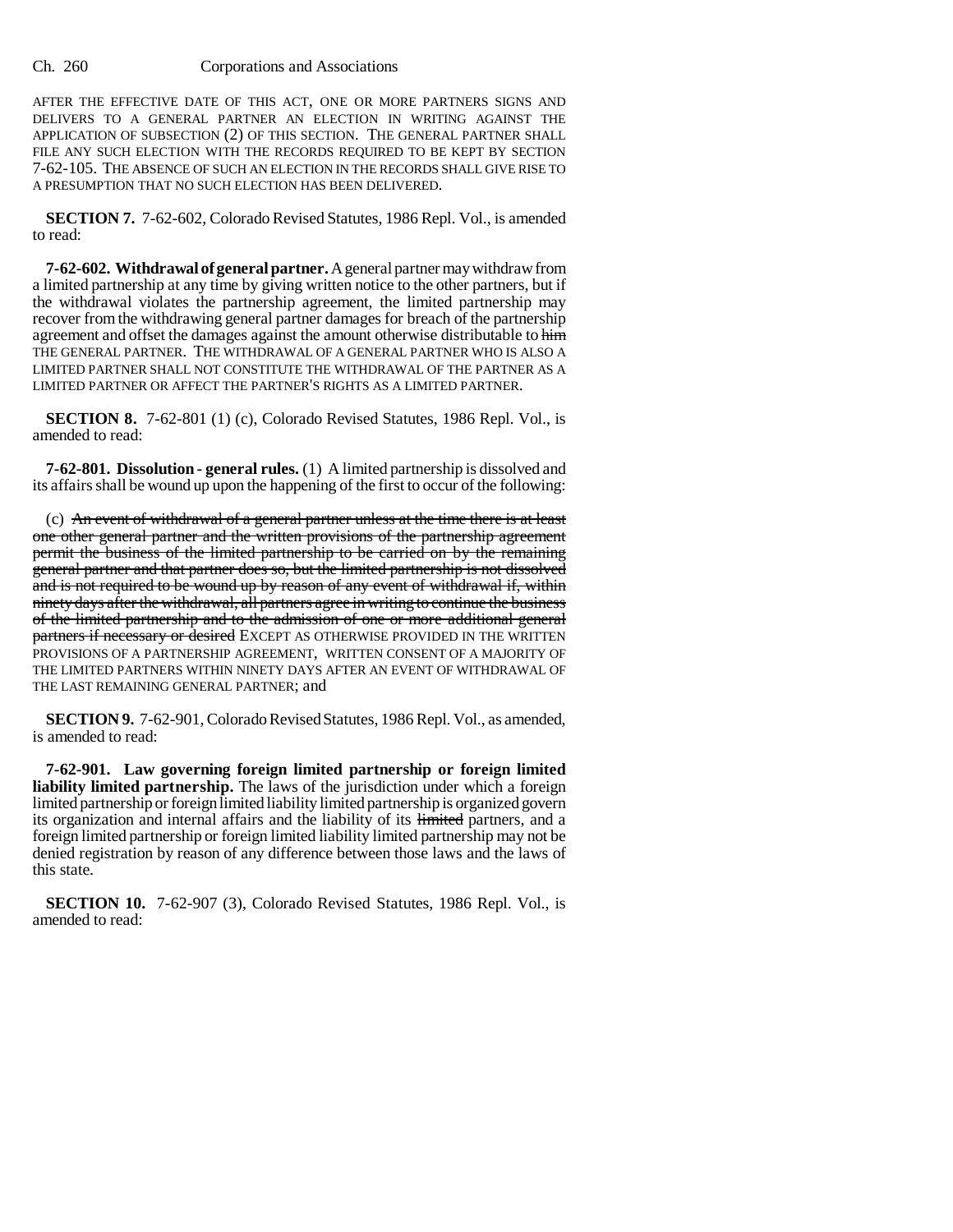**7-62-907. Transaction of business without registration.** (3) A limited partner of a foreign limited partnership is not liable as a general partner of the foreign limited partnership solely by reason of such partnership's having transacted business in this state without registration.

**SECTION 11.** 7-80-102 (8), (9), and (11), Colorado Revised Statutes, 1986 Repl. Vol., as amended, are amended, and the said 7-80-102 is further amended BY THE ADDITION OF A NEW SUBSECTION, to read:

**7-80-102. Definitions.** As used in this article, unless the context otherwise requires:

(8) "Manager" means a person elected OR OTHERWISE DESIGNATED by the members of a limited liability company to manage the company pursuant to section 7-80-401. IN THE CASE OF A LIMITED LIABILITY COMPANY IN WHICH MANAGEMENT IS RESERVED TO THE MEMBERS, "MANAGER" MEANS ANY MEMBER.

(9) "Member" means a person with an ownership interest in a limited liability company with the rights and obligations specified under this article. IN THE CASE OF A LIMITED LIABILITY COMPANY WITH ONLY ONE MEMBER, "MEMBERS" AND "ALL OF THE MEMBERS" REFERS TO SUCH ONE MEMBER.

(11) (a) "Operating agreement" means any  $\overline{\text{valid}}$  agreement of all of the members OR ALL OF THE MEMBERS AND THE COMPANY as to the affairs of a limited liability company and the conduct of its business. Except as otherwise provided in this article OR AS OTHERWISE REQUIRED BY A WRITTEN OPERATING AGREEMENT, the operating agreement need not be in writing. The operating agreement may contain any provisions required or permitted by section  $7-80-108$  (1). An operating agreement includes ANY amendments agreed to by all of the members or adopted in such other manner as may be provided in a written operating agreement.

(b) IN THE CASE OF A LIMITED LIABILITY COMPANY WITH ONLY ONE MEMBER, "OPERATING AGREEMENT" INCLUDES:

(I) ANY WRITING, WITHOUT REGARD TO WHETHER SUCH WRITING OTHERWISE CONSTITUTES AN AGREEMENT, AS TO SUCH COMPANY'S AFFAIRS AND THE CONDUCT OF THE LIMITED LIABILITY COMPANY'S BUSINESS SIGNED BY THE SOLE MEMBER;

(II) ANY WRITTEN AGREEMENT BETWEEN THE MEMBER AND THE COMPANY AS TO THE LIMITED LIABILITY COMPANY'S AFFAIRS AND THE CONDUCT OF THE LIMITED LIABILITY COMPANY'S BUSINESS; OR

(III) ANY AGREEMENT, WHETHER OR NOT THE AGREEMENT IS IN WRITING, BETWEEN THE MEMBER AND THE LIMITED LIABILITY COMPANY AS TO A LIMITED LIABILITY COMPANY'S AFFAIRS AND THE CONDUCT OF ITS BUSINESS IF THE LIMITED LIABILITY COMPANY IS MANAGED BY A MANAGER WHO IS A PERSON OTHER THAN THE MEMBER.

(14.5) "PRINCIPAL OFFICE" MEANS THE OFFICE, IN OR OUT OF THIS STATE, DESIGNATED BY A DOMESTIC OR FOREIGN LIMITED LIABILITY COMPANY AS ITS PRINCIPAL OFFICE IN ITS MOST RECENT DOCUMENT ON FILE WITH THE SECRETARY OF STATE PROVIDING SUCH INFORMATION, INCLUDING ANY NOTICE OF CHANGE OF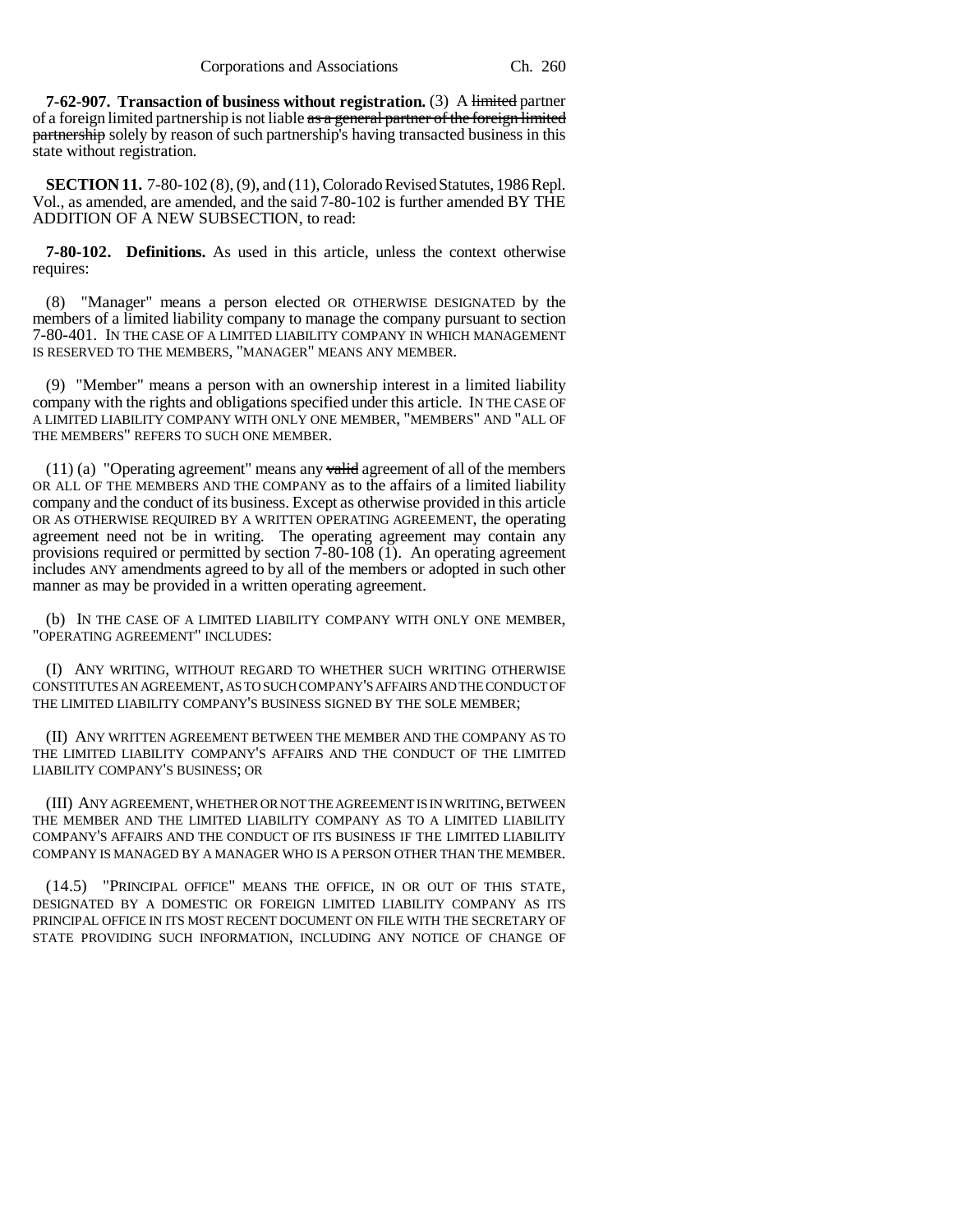PRINCIPAL OFFICE ON FILE WITH THE SECRETARY OF STATE.

**SECTION 12.** The introductory portion to 7-80-108 (3) and 7-80-108 (3) (b), Colorado Revised Statutes, 1986 Repl. Vol., as amended, are amended to read:

**7-80-108. Effect of operating agreement - nonwaivable provisions.** (3) Unless contained in a written operating agreement or other writing approved in accordance with a written operating agreement, no provision of an operating agreement may:

(b) Vary the requirement under section  $7-80-801$  (1) (c) that the limited liability company dissolve upon the death, retirement, resignation, expulsion, bankruptcy, or dissolution of a member or the occurrence of any other event which terminates the continued membership of a member in the limited liability company unless the business of the limited liability company is continued by the consent of all the remaining members within ninety days after the termination;

**SECTION 13.** 7-80-203 (1), Colorado Revised Statutes, 1986 Repl. Vol., as amended, is amended to read:

**7-80-203. Formation.** (1) One or more natural persons eighteen years of age or older may organize a limited liability company by executing and delivering articles of organization to the secretary of state as specified in sections 7-80-204 and 7-80-205. Such person or persons need not be members of the limited liability company after formation has occurred. The execution of the articles of organization constitutes an affirmation by any such person, under penalty of perjury, that the facts stated therein are true AND THAT THE LIMITED LIABILITY COMPANY HAS ONE OR MORE MEMBERS. A person may sign the articles of organization by an attorney-in-fact duly authorized by a written power of attorney.

**SECTION 14.** 7-80-204, Colorado Revised Statutes, 1986 Repl. Vol., as amended, is amended BY THE ADDITION OF A NEW SUBSECTION to read:

**7-80-204. Articles of organization.** (2) WITH RESPECT TO A LIMITED LIABILITY COMPANY, THE MANAGEMENT OF WHICH IS VESTED BY ITS ARTICLES OF ORGANIZATION IN MANAGERS RATHER THAN RESERVED TO THE MEMBERS, THE NAMES AND ADDRESSES OF THE INITIAL MEMBER OR MEMBERS MAY BE SET FORTH IN THE ARTICLES OF ORGANIZATION.

**SECTION 15.** 7-80-208, Colorado Revised Statutes, 1986 Repl. Vol., as amended, is amended to read:

**7-80-208. Notice of existence of limited liability company.** The fact that the articles of organization are on file in the office of the secretary of state is notice that the limited liability company is a limited liability company and is notice of all other facts set forth therein which are required OR EXPRESSLY PERMITTED to be set forth in the articles of organization BY SECTION 7-80-204.

**SECTION 16.** 7-80-306 (2), (3), (4), and (5), Colorado Revised Statutes, 1986 Repl. Vol., as amended, are amended to read:

**7-80-306. Service of process.** (2) If a limited liability company fails to appoint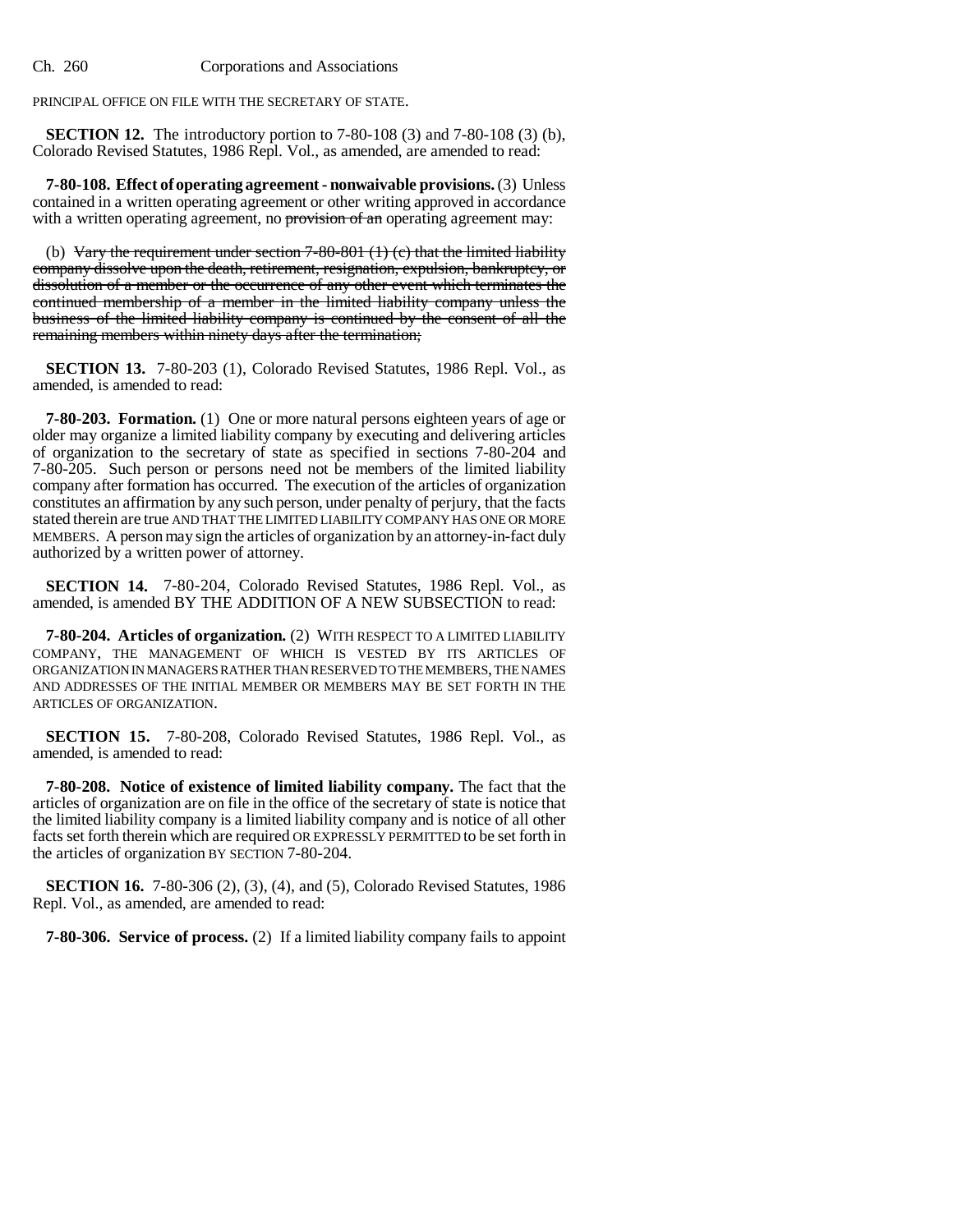Corporations and Associations Ch. 260

or maintain a registered agent in this state as required by section 7-80-301 or 7-80-907, or if, having been appointed, the agent's authority has been revoked, or if the agent cannot, with reasonable diligence, be found at the registered office, the secretary of state shall be the agent of the limited liability company upon whom any such process, notice, or demand may be served. Service on the secretary of state of any such process, notice, or demand shall be made by: THE LIMITED LIABILITY COMPANY MAY BE SERVED BY REGISTERED OR CERTIFIED MAIL, RETURN RECEIPT REQUESTED, ADDRESSED TO THE LIMITED LIABILITY COMPANY AT ITS PRINCIPAL OFFICE. SERVICE IS PERFECTED UNDER THIS SUBSECTION (2) AT THE EARLIEST OF:

(a) Personally serving him or any deputy or any employee designated by the secretary of state to accept such process, notice, or demand or by mailing a copy of the process, notice, or demand, by prepaid registered or certified mail, return receipt requested, addressed to the secretary of state; and THE DATE THE LIMITED LIABILITY COMPANY RECEIVES THE PROCESS, NOTICE, OR DEMAND;

(b) Mailing a notice of such service to the secretary of state and a copy of such process, notice, or demand by prepaid registered or certified mail, return receipt requested, addressed to the limited liability company at its office or, if it has no office, to such other address, if any, as may be known to such person. THE DATE SHOWN ON THE RETURN RECEIPT, IF SIGNED ON BEHALF OF THE LIMITED LIABILITY COMPANY; OR

(c) FIVE DAYS AFTER MAILING.

(3) The service on the limited liability company by service upon the secretary of state shall be complete upon the later of: THIS SECTION DOES NOT PRESCRIBE THE ONLY MEANS, OR NECESSARILY THE REQUIRED MEANS, OF SERVING A LIMITED LIABILITY COMPANY.

(a) Personal service upon the secretary of state or any deputy or any employee designated by the secretary of state to accept such process, notice, or demand or receipt of the return receipt requested of the mailing to the secretary of state; or

(b) Receipt of the return receipt requested of the mailing to the limited liability company, whether or not the receipt is signed.

(4) The secretary of state shall keep a record of all processes, notices, and demands served upon him under this section and shall record therein the time of such service and his action with reference thereto.

(5) Nothing contained in this section shall limit or affect the right to serve any process, notice, or demand required or permitted by law to be served upon the limited liability company in any other manner now or hereafter permitted by law or applicable rules of procedure.

**SECTION 17.** The introductory portion to 7-80-411 (1), Colorado Revised Statutes, 1986 Repl. Vol., as amended, is amended to read:

**7-80-411. Records.** (1) Each limited liability company shall keep at the registered PRINCIPAL office, the following: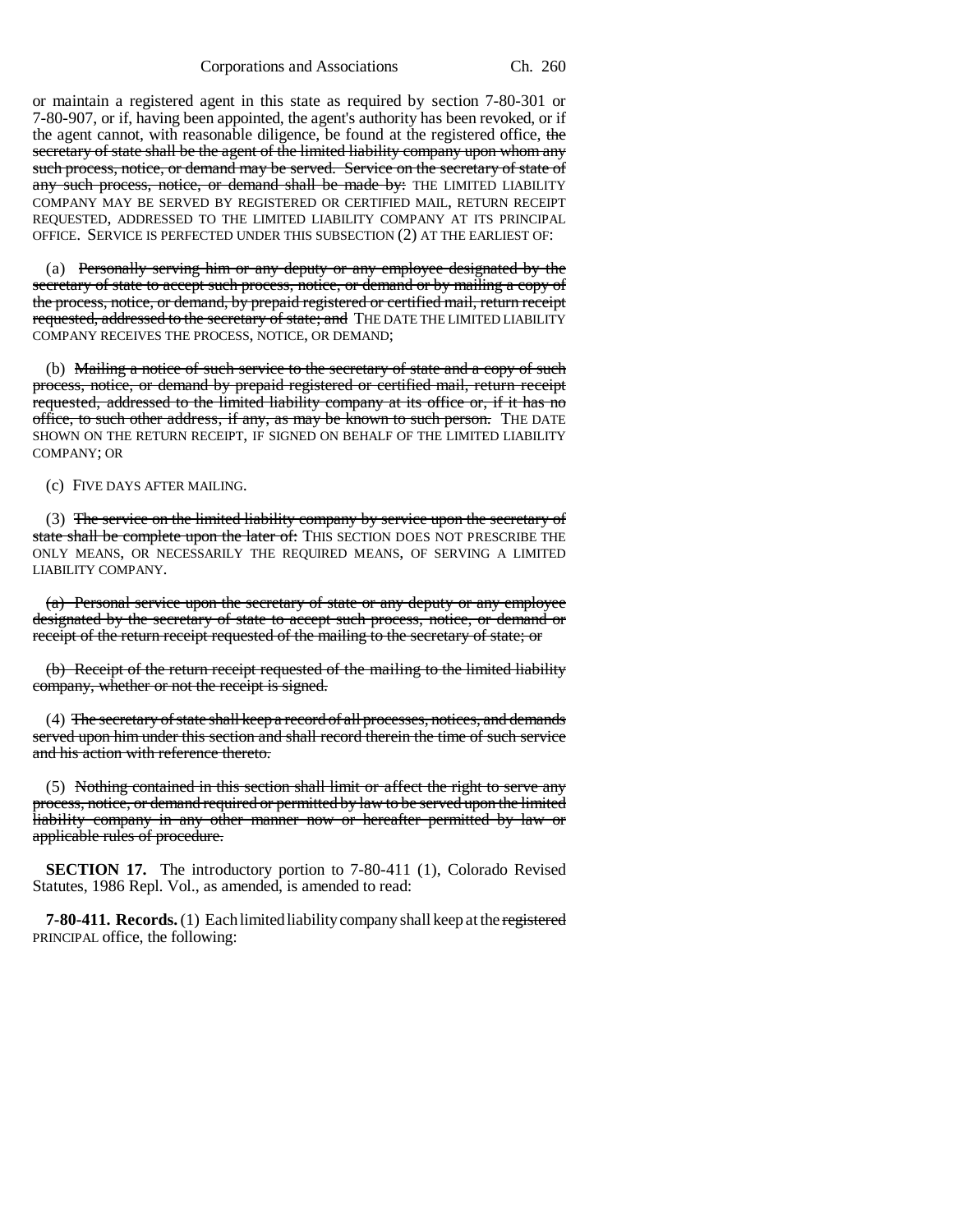**SECTION 18.** 7-80-601, Colorado Revised Statutes, 1986 Repl. Vol., as amended, is amended to read:

**7-80-601. Interim distributions.** Except as provided in this part 6, a member is entitled to receive distributions from a limited liability company before his THE MEMBER'S resignation from the limited liability company and before the dissolution and winding up thereof to the extent and at the times or upon the happening of the events specified in the operating agreement OR AS OTHERWISE AGREED BY ALL OF THE MEMBERS.

**SECTION 19.** 7-80-703, Colorado Revised Statutes, 1986 Repl. Vol., as amended, is amended to read:

**7-80-703. Rights of creditor against a member.** On application to a court of competent jurisdiction by any judgment creditor of a member, the court may charge the membership interest of the member with payment of the unsatisfied amount of the judgment with interest THEREON; AND MAY THEN OR LATER APPOINT A RECEIVER OF THE MEMBER'S SHARE OF THE PROFITS AND OF ANY OTHER MONEY DUE OR TO BECOME DUE TO THE MEMBER IN RESPECT OF THE LIMITED LIABILITY COMPANY AND MAKE ALL OTHER ORDERS, DIRECTIONS, ACCOUNTS, AND INQUIRIES WHICH THE DEBTOR MEMBER MIGHT HAVE MADE, OR WHICH THE CIRCUMSTANCES OF THE CASE MAY REQUIRE. To the extent so charged, EXCEPT AS PROVIDED IN THIS SECTION the judgment creditor has only the rights of an assignee of the membership interest. THE MEMBERSHIP INTEREST CHARGED MAY BE REDEEMED AT ANY TIME BEFORE FORECLOSURE. IF THE SALE IS DIRECTED BY THE COURT, THE MEMBERSHIP MAY BE PURCHASED WITHOUT CAUSING A DISSOLUTION WITH SEPARATE PROPERTY BY ANY ONE OR MORE OF THE MEMBERS. WITH THE CONSENT OF ALL MEMBERS WHOSE MEMBERSHIP INTERESTS ARE NOT BEING CHARGED OR SOLD, THE MEMBERSHIP MAY BE PURCHASED WITHOUT CAUSING A DISSOLUTION WITH PROPERTY OF THE LIMITED LIABILITY COMPANY. This article shall not deprive any member of the benefit of any exemption laws applicable to his THE MEMBER'S membership interest.

**SECTION 20.** 7-80-801 (1) (c) and (1) (d), Colorado Revised Statutes, 1986 Repl. Vol., as amended, are amended to read:

**7-80-801. Dissolution.** (1) A limited liability company organized under this article shall be dissolved upon the occurrence of any of the following events:

(c) Upon the death, retirement, resignation, expulsion, bankruptcy, or dissolution of a member or the occurrence of any other event which terminates the continued membership of a member in the limited liability company, unless the business of the limited liability company is continued by the consent of all the remaining members within ninety days after the termination, at which time the remaining members may agree to the appointment of one or more additional members, managers, or both; or

(d) At the time or upon the occurrence of events specified in writing in the articles of organization or an operating agreement.

**SECTION 21.** Title 7, Colorado Revised Statutes, 1986 Repl. Vol., as amended, is amended BY THE ADDITION OF A NEW ARTICLE to read: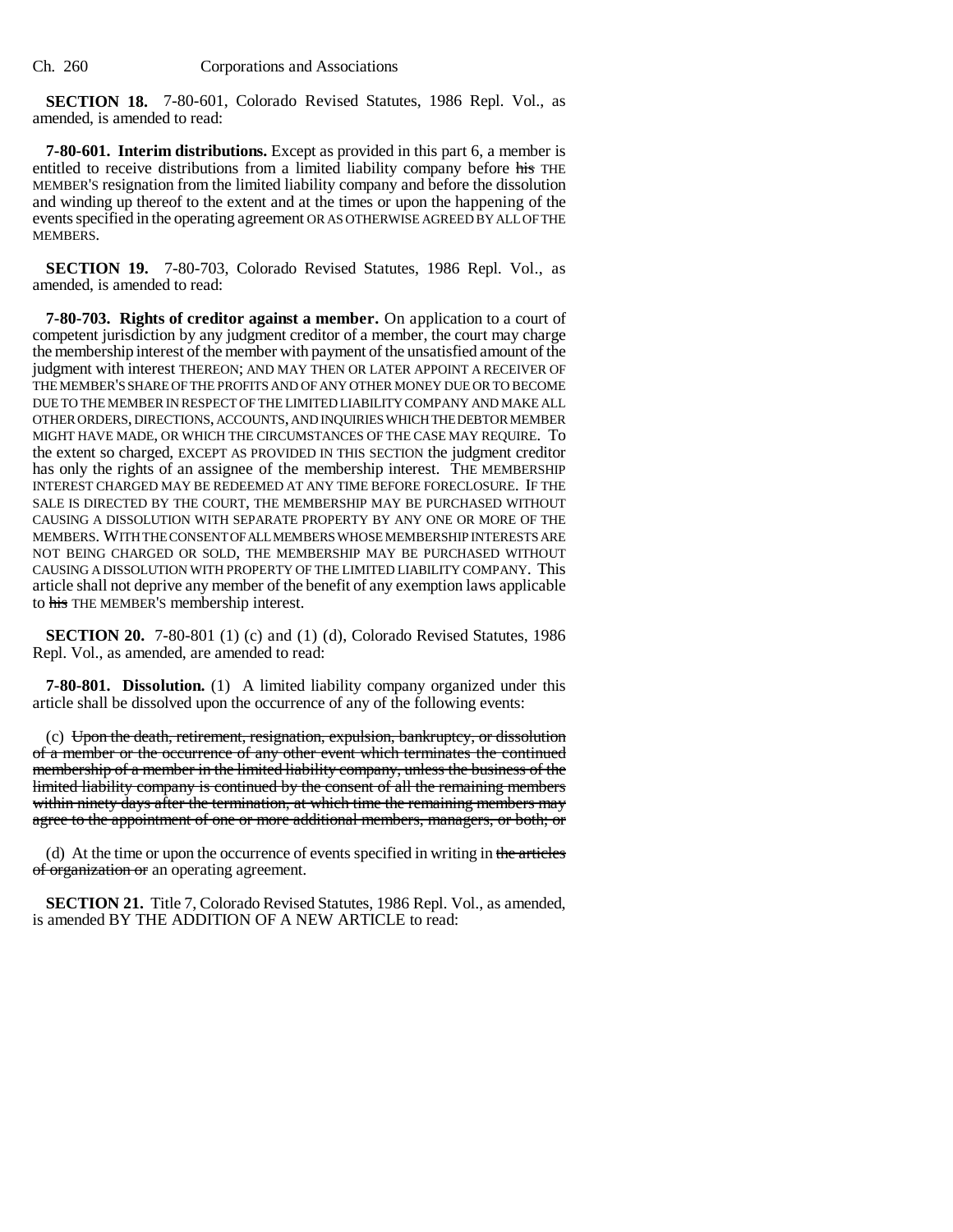### **ARTICLE 90 Colorado Corporations and Associations Act**

### PART 1 DEFINITIONS AND APPLICATION

**7-90-101. Short title.** THIS ARTICLE SHALL BE KNOWN AND MAY BE CITED AS THE "COLORADO CORPORATIONS AND ASSOCIATIONS ACT".

### **7-90-102. Definitions.** AS USED IN THIS ARTICLE:

(1) "ARTICLES OF ASSOCIATION" MEANS, WITH RESPECT TO A DOMESTIC LIMITED PARTNERSHIP ASSOCIATION, THE ARTICLES OF ASSOCIATION AS DEFINED IN THE "COLORADO LIMITED PARTNERSHIP ASSOCIATION ACT", ARTICLE 63 OF THIS TITLE. WITH RESPECT TO A FOREIGN LIMITED PARTNERSHIP ASSOCIATION OR PARTNERSHIP ASSOCIATION, "ARTICLES OF ASSOCIATION" MEANS THE CORRESPONDING DOCUMENT FILED WITH THE JURISDICTION IN WHICH THE LIMITED PARTNERSHIP ASSOCIATION OR PARTNERSHIP ASSOCIATION IS FORMED.

(2) "ARTICLES OF INCORPORATION" MEANS, WITH RESPECT TO A DOMESTIC CORPORATION, THE ARTICLES OF INCORPORATION AS DEFINED IN THE "COLORADO BUSINESS CORPORATION ACT", ARTICLES 101 TO 117 OF THIS TITLE. WITH RESPECT TO A DOMESTIC NONPROFIT CORPORATION, "ARTICLES OF INCORPORATION" MEANS THE ARTICLES OF INCORPORATION AS DEFINED IN THE "COLORADO NONPROFIT CORPORATION ACT", ARTICLES 20 TO 29 OF THIS TITLE. WITH RESPECT TO A FOREIGN CORPORATION OR FOREIGN NONPROFIT CORPORATION,"ARTICLES OF INCORPORATION" MEANS THE CORRESPONDING DOCUMENT FILED WITH THE JURISDICTION IN WHICH THE CORPORATION OR NONPROFIT CORPORATION IS ORGANIZED.

(3) "ARTICLES OF ORGANIZATION" MEANS, WITH RESPECT TO A DOMESTIC LIMITED LIABILITY COMPANY, THE ARTICLES OF ORGANIZATION AS DEFINED IN THE "COLORADO LIMITED LIABILITY COMPANY ACT", ARTICLE 80 OF THIS TITLE. WITH RESPECT TO A FOREIGN LIMITED LIABILITY COMPANY, "ARTICLES OF ORGANIZATION" MEANS THE ARTICLES OF ORGANIZATION, CERTIFICATE OF FORMATION OR SIMILAR DOCUMENT FILED WITH THE STATE FILING OFFICER OF A JURISDICTION IN WHICH A FOREIGN LIMITED LIABILITY COMPANY IS FORMED.

(4) "CONSTITUENT DOCUMENT" MEANS A CONSTITUENT FILED DOCUMENT OR A CONSTITUENT OPERATING DOCUMENT.

(5) "CONSTITUENT ENTITY" MEANS, WITH RESPECT TO A MERGER, EACH MERGING ENTITY AND THE SURVIVING ENTITY, WITH RESPECT TO A CONVERSION, THE CONVERTING ENTITY AND THE RESULTANT ENTITY, AND, WITH RESPECT TO AN EXCHANGE, EACH ENTITY WHOSE OWNER'S INTERESTS WILL BE ACQUIRED OR EACH ENTITY ACQUIRING THOSE INTERESTS.

(6) "CONSTITUENT FILED DOCUMENT" MEANS THE ARTICLES OF INCORPORATION, THE ARTICLES OF ORGANIZATION, THE CERTIFICATE OF LIMITED PARTNERSHIP, OR THE ARTICLES OF ASSOCIATION.

(7) "CONSTITUENT OPERATING DOCUMENT" MEANS THE ARTICLES OF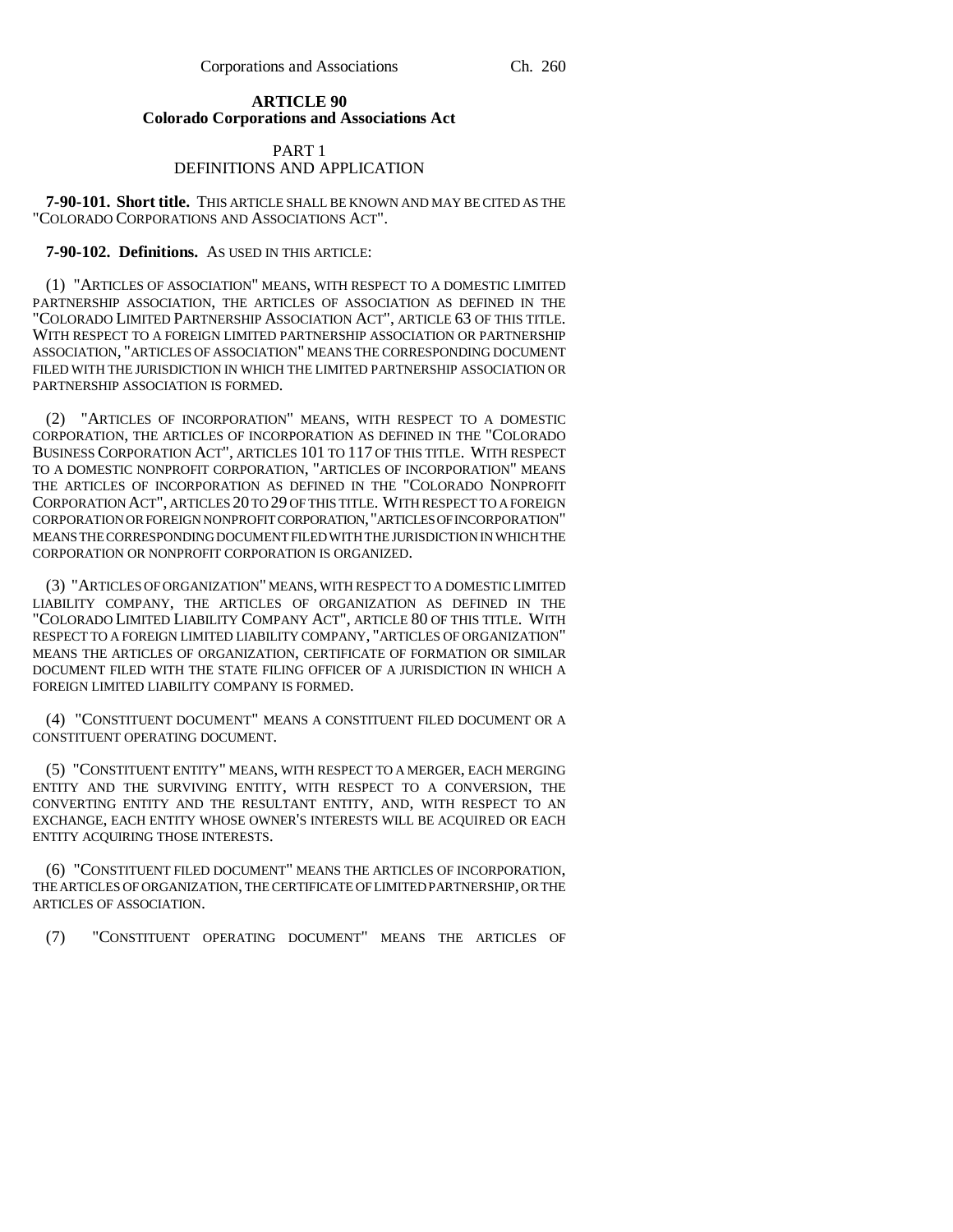INCORPORATION AND BYLAWS OF A CORPORATION, A NONPROFIT CORPORATION, OR A COOPERATIVE, OR THE OPERATING AGREEMENT, PARTNERSHIP AGREEMENT, OR BYLAWS OF A LIMITED PARTNERSHIP ASSOCIATION.

(8) "CONVERTING ENTITY" MEANS AN ENTITY THAT CONVERTS INTO ANOTHER ENTITY PURSUANT TO SECTION 7-90-201.

(9) "COOPERATIVE" MEANS A DOMESTIC COOPERATIVE OR A FOREIGN COOPERATIVE.

(10) "CORPORATION" MEANS A DOMESTIC CORPORATION OR A FOREIGN CORPORATION.

(11) "DOMESTIC COOPERATIVE" MEANS ANY ENTITY ORGANIZED UNDER THE "COLORADO COOPERATIVE ACT", ARTICLE 56 OF THIS TITLE, OR ANY OTHER ACT OF THE STATE OF COLORADO, THAT HAS ELECTED TO BE SUBJECT TO THE "COLORADO COOPERATIVE ACT".

(12) "DOMESTIC CORPORATION" MEANS A CORPORATION INCORPORATED UNDER OR SUBJECT TO THE "COLORADO BUSINESS CORPORATION ACT", ARTICLES 101 TO 117 OF THIS TITLE.

(13) "DOMESTIC ENTITY" MEANS A DOMESTIC CORPORATION, A DOMESTIC GENERAL PARTNERSHIP, A COOPERATIVE, A DOMESTIC LIMITED LIABILITY COMPANY, A DOMESTIC LIMITED PARTNERSHIP, A DOMESTIC LIMITED PARTNERSHIP ASSOCIATION, A DOMESTIC NONPROFIT ASSOCIATION, OR A DOMESTIC NONPROFIT CORPORATION.

(14) "DOMESTIC GENERAL PARTNERSHIP" MEANS A PARTNERSHIP AS DEFINED IN THE "UNIFORM PARTNERSHIP LAW", ARTICLE 60 OF THIS TITLE, OR A SUCCESSOR STATUTE, THE PARTNERSHIP AGREEMENT OF WHICH IS GOVERNED BY THE LAWS OF THIS JURISDICTION. THE TERM INCLUDES A REGISTERED LIMITED LIABILITY PARTNERSHIP AS DEFINED IN THE "UNIFORM PARTNERSHIP LAW".

(15) "DOMESTIC LIMITED LIABILITY COMPANY" MEANS A LIMITED LIABILITY COMPANY ORGANIZED AND EXISTING UNDER THE "COLORADO LIMITED LIABILITY COMPANY ACT", ARTICLE 80 OF THIS TITLE.

(16) "DOMESTIC LIMITED PARTNERSHIP" MEANS A LIMITED PARTNERSHIP FORMED BY TWO OR MORE PERSONS UNDER THE LAWS OF THIS STATE AND HAVING ONE OR MORE GENERAL PARTNERS AND ONE OR MORE LIMITED PARTNERS. THE TERM INCLUDES A REGISTERED LIMITED LIABILITY LIMITED PARTNERSHIP AS DEFINED IN THE "COLORADO UNIFORM LIMITED PARTNERSHIP LAW OF 1931", THE "COLORADO UNIFORM LIMITED PARTNERSHIP ACT OF 1981", ARTICLE 62 OF THIS TITLE, AND ANY SUCCESSOR LAW.

(17) "DOMESTIC LIMITED PARTNERSHIP ASSOCIATION" MEANS A LIMITED PARTNERSHIP FORMED UNDER THE "COLORADO LIMITED PARTNERSHIP ASSOCIATION ACT", ARTICLE 63 OF THIS TITLE.

(18) "DOMESTIC NONPROFIT ASSOCIATION" MEANS AN NONPROFIT ASSOCIATION AS DEFINED IN THE "COLORADO UNINCORPORATED NONPROFIT ASSOCIATION ACT",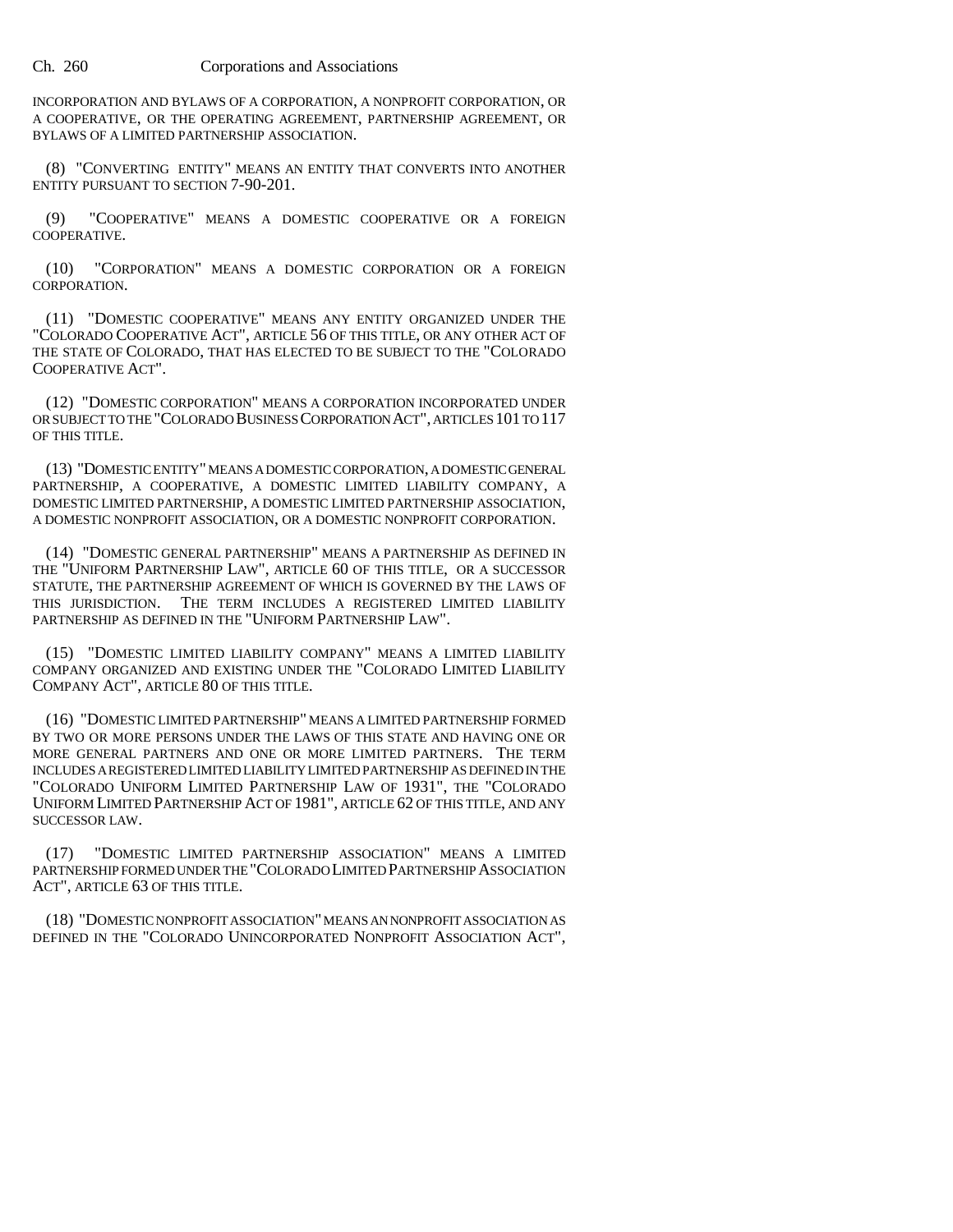ARTICLE 30 OF THIS TITLE.

(19) "DOMESTIC NONPROFIT CORPORATION" MEANS A CORPORATION ORGANIZED OR EXISTING UNDER THE "COLORADO NONPROFIT CORPORATION ACT", ARTICLES 20 TO 29 OF THIS TITLE.

(20) "ENTITY" MEANS A DOMESTIC ENTITY AND A FOREIGN ENTITY.

(21) "FOREIGN COOPERATIVE" MEANS AN ENTITY ORGANIZED UNDER THE LAWS OF ANY OTHER JURISDICTION THAT HAS ELECTED TO BE GOVERNED BY THE "COLORADO COOPERATIVE ACT", ARTICLE 56 OF THIS TITLE, OR WOULD BE ELIGIBLE TO ELECT TO BE GOVERNED BY THE LAWS OF THIS STATE.

(22) "FOREIGN CORPORATION" MEANS A CORPORATION FOR PROFIT ORGANIZED UNDER LAWS OTHER THAN THE LAWS OF THIS STATE.

(23) "FOREIGN ENTITY" MEANS A FOREIGN CORPORATION, A FOREIGN COOPERATIVE, A FOREIGN GENERAL PARTNERSHIP, A FOREIGN LIMITED LIABILITY COMPANY, A FOREIGN LIMITED PARTNERSHIP, A FOREIGN LIMITED PARTNERSHIP ASSOCIATION, A FOREIGN NONPROFIT ASSOCIATION, OR A FOREIGN NONPROFIT CORPORATION.

(24) "FOREIGN LIMITED LIABILITY COMPANY" MEANS A LIMITED LIABILITY COMPANY FORMED UNDER THE LAWS OF ANY JURISDICTION OTHER THAN THIS JURISDICTION.

(25) "FOREIGN LIMITED PARTNERSHIP" MEANS A PARTNERSHIP FORMED UNDER THE LAWS OF ANY JURISDICTION OTHER THAN THIS JURISDICTION AND HAVING AS PARTNERS ONE OR MORE GENERAL PARTNERS AND ONE OR MORE LIMITED PARTNERS. THE TERM INCLUDES A FOREIGN LIMITED PARTNERSHIP THAT IS A REGISTERED LIMITED LIABILITY LIMITED PARTNERSHIP OR SIMILAR ENTITY WITH ONE OR MORE LIMITED PARTNERS AND ONE OR MORE GENERAL PARTNERS.

(26) "FOREIGN LIMITED PARTNERSHIP ASSOCIATION" MEANS A LIMITED PARTNERSHIP ASSOCIATION FORMED UNDER THE LAWS OF ANY JURISDICTION OTHER THAN THIS JURISDICTION.

(27) "FOREIGN GENERAL PARTNERSHIP" MEANS A GENERAL PARTNERSHIP, INCLUDING A FOREIGN LIMITED LIABILITY PARTNERSHIP, AS DEFINED IN THE "UNIFORM PARTNERSHIP LAW", ARTICLE 60 OF THIS TITLE, THE "COLORADO UNIFORM PARTNERSHIP ACT (1997)", ARTICLE 64 OF THIS TITLE, OR A SUCCESSOR STATUTE, THE PARTNERSHIP AGREEMENT OF WHICH IS GOVERNED BY THE LAWS OF ANY JURISDICTION OTHER THAN THIS JURISDICTION. THE TERM INCLUDES A FOREIGN GENERAL PARTNERSHIP THAT IS A LIMITED LIABILITY PARTNERSHIP OR SIMILAR ENTITY HAVING AT LEAST TWO GENERAL PARTNERS AND NO LIMITED PARTNERS.

(28) "FOREIGN NONPROFIT ASSOCIATION" MEANS AN UNINCORPORATED NONPROFIT ASSOCIATION OR NONPROFIT ASSOCIATION ORGANIZED AND EXISTING UNDER THE LAWS OF A JURISDICTION OTHER THAN THIS JURISDICTION.

(29) "FOREIGN NONPROFIT CORPORATION" MEANS A NONPROFIT CORPORATION OR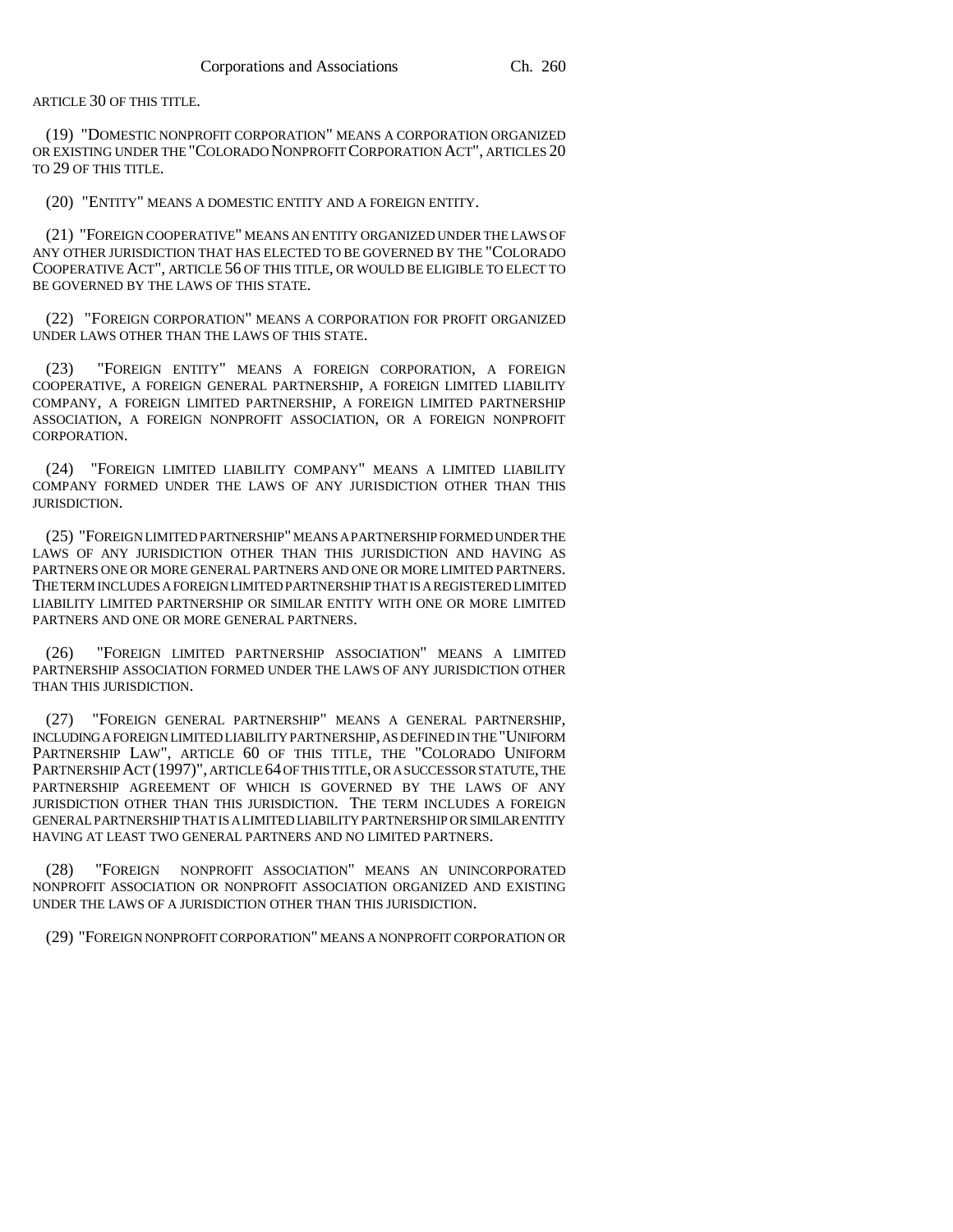A CORPORATION NOT FOR PROFIT ORGANIZED OR EXISTING UNDER THE LAWS OF A JURISDICTION OTHER THAN THIS JURISDICTION.

(30) "GENERAL PARTNER" MEANS A GENERAL PARTNER IN A PARTNERSHIP.

(31) "GENERAL PARTNERSHIP" MEANS A DOMESTIC GENERAL PARTNERSHIP OR A FOREIGN GENERAL PARTNERSHIP.

(32) "LIMITED LIABILITY COMPANY" MEANS A DOMESTIC LIMITED LIABILITY COMPANY OR A FOREIGN LIMITED LIABILITY COMPANY.

(33) "LIMITED PARTNER" MEANS A LIMITED PARTNER IN A LIMITED PARTNERSHIP.

(34) "LIMITED PARTNERSHIP" MEANS A DOMESTIC LIMITED PARTNERSHIP OR A FOREIGN LIMITED PARTNERSHIP.

(35) "LIMITED PARTNERSHIP ASSOCIATION" MEANS A DOMESTIC LIMITED PARTNERSHIP ASSOCIATION OR A FOREIGN LIMITED PARTNERSHIP ASSOCIATION.

(36) "MEMBER" MEANS:

(a) A MEMBER OF A COOPERATIVE;

(b) A MEMBER OF A NONPROFIT ASSOCIATION;

(c) A MEMBER OF A LIMITED LIABILITY COMPANY;

(d) IN THE CASE OF A NONPROFIT CORPORATION WITH ONE OR MORE CLASSES OF MEMBERS, A MEMBER OF A NONPROFIT CORPORATION; OR

(e) IN THE CASE OF A NONPROFIT CORPORATION WITH NO MEMBERS, A DIRECTOR OF A NONPROFIT CORPORATION.

(37) "MERGING ENTITY" MEANS ANY ENTITY THAT MERGES INTO A SURVIVING ENTITY PURSUANT TO SECTION 7-90-203.

(38) "NONPROFIT ASSOCIATION" MEANS A DOMESTIC NONPROFIT ASSOCIATION OR A FOREIGN NONPROFIT ASSOCIATION.

(39) "NONPROFIT CORPORATION" MEANS A DOMESTIC NONPROFIT CORPORATION OR A FOREIGN NONPROFIT CORPORATION.

(40) "NONPROFIT ENTITY" MEANS A NONPROFIT CORPORATION OR A NONPROFIT ASSOCIATION.

(41) "OPERATING AGREEMENT" MEANS THE OPERATING AGREEMENT IN A DOMESTIC LIMITED LIABILITY COMPANY AND THE OPERATING AGREEMENT, LIMITED LIABILITY COMPANY AGREEMENT, REGULATIONS, OR SIMILAR AGREEMENT IN A FOREIGN LIMITED LIABILITY COMPANY.

(42) "ORGANIC STATUTE" MEANS, WITH RESPECT TO ANY ENTITY, THE STATUTE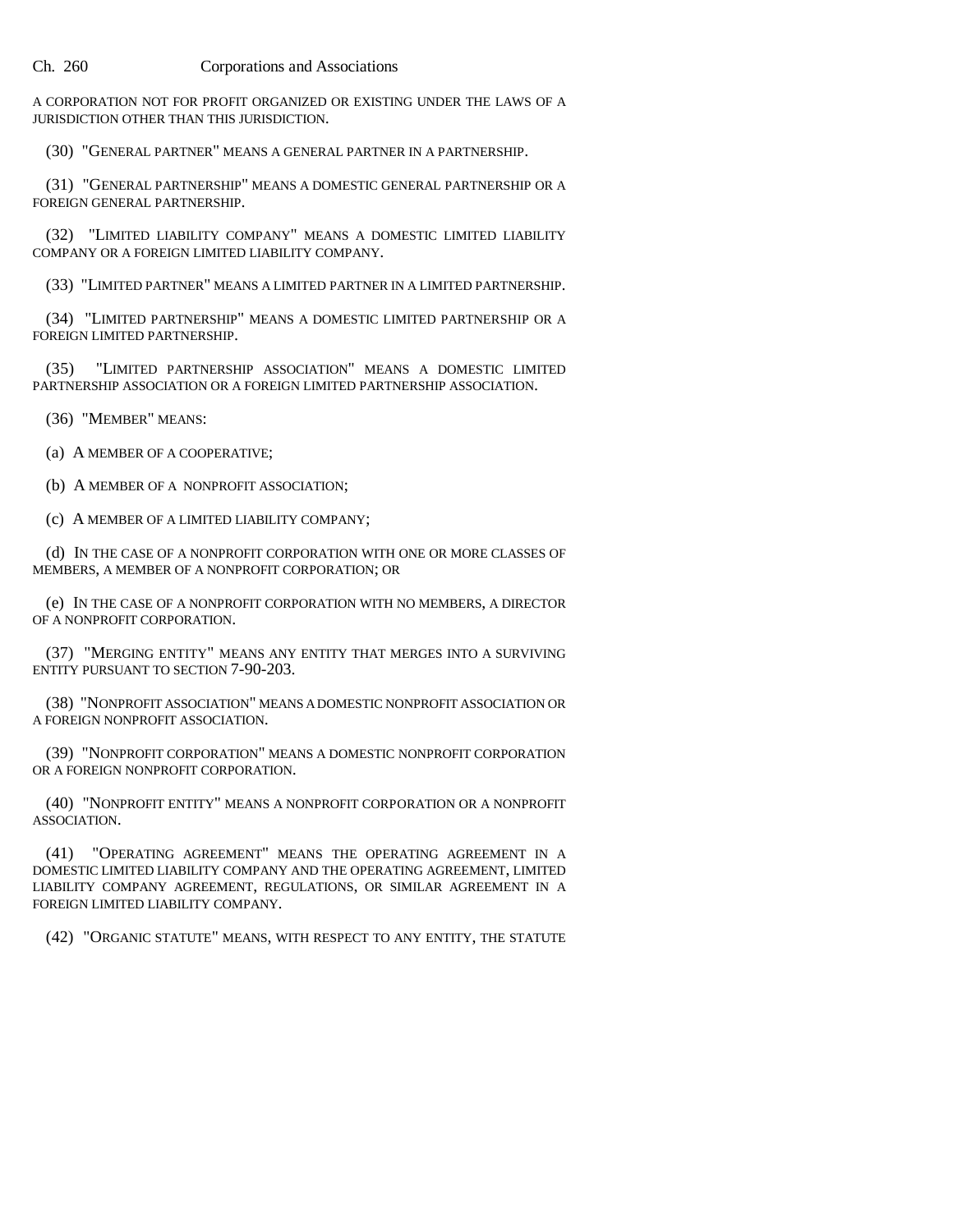PURSUANT TO WHICH THE ENTITY IS FORMED BUT IS SUBJECT TO ALL OTHER APPLICABLE STATUTES OF THIS STATE AND OTHER STATUTES OF THE JURISDICTION IN WHICH THE ENTITY IS FORMED GOVERNING THE OPERATION OF THE ENTITY.

(43) "OWNER" MEANS A SHAREHOLDER OF A CORPORATION, A MEMBER, OR A PARTNER.

(44) "OWNER'S INTEREST" MEANS THE SHARES OF STOCK IN A CORPORATION, A MEMBERSHIP IN A NONPROFIT CORPORATION, A MEMBERSHIP INTEREST IN A LIMITED LIABILITY COMPANY, THE INTEREST OF A MEMBER IN A COOPERATIVE, A PARTNERSHIP INTEREST IN A LIMITED PARTNERSHIP, A PARTNERSHIP INTEREST IN A PARTNERSHIP, AND THE INTEREST OF A MEMBER IN A LIMITED PARTNERSHIP ASSOCIATION.

(45) "PARTNER" MEANS A GENERAL PARTNER AND A LIMITED PARTNER.

(46) "PARTNERSHIP" MEANS A DOMESTIC PARTNERSHIP, A FOREIGN PARTNERSHIP, A DOMESTIC LIMITED PARTNERSHIP, OR A FOREIGN LIMITED PARTNERSHIP.

(47) "PARTNERSHIP AGREEMENT" MEANS THE PARTNERSHIP AGREEMENT OF A PARTNERSHIP.

(48) "RESULTANT ENTITY" MEANS AN ENTITY THAT RESULTS FROM THE CONVERSION OF ANOTHER ENTITY PURSUANT TO SECTION 7-90-201.

(49) "SURVIVING ENTITY" MEANS THE ENTITY INTO WHICH A MERGING ENTITY OR ENTITIES HAVE MERGED PURSUANT TO SECTION 7-90-203.

**7-90-103. Reservation of power to amend or repeal.** THE GENERAL ASSEMBLY HAS THE POWER TO AMEND OR REPEAL ALL OR PART OF THIS ARTICLE OF THIS TITLE AT ANY TIME, AND ALL ENTITIES SUBJECT TO SAID ARTICLE SHALL BE GOVERNED BY THE AMENDMENT OR REPEAL.

### PART 2 MERGER AND CONVERSION OF ENTITIES

**7-90-201. Conversion of an entity into another entity.** (1) A DOMESTIC ENTITY MAY BE CONVERTED INTO ANY OTHER DOMESTIC ENTITY PURSUANT TO THIS SECTION.

(2) A DOMESTIC ENTITY MAY BE CONVERTED INTO ANY FOREIGN ENTITY IF:

(a) THE CONVERSION IS PERMITTED BY THE ORGANIC STATUTE GOVERNING THE FOREIGN ENTITY; OR

(b) IN THE CASE OF A FOREIGN ENTITY OTHER THAN A FOREIGN CORPORATION OR FOREIGN NONPROFIT CORPORATION, CONVERSION IS PERMITTED BY THE CONSTITUENT DOCUMENTS OF THE FOREIGN ENTITY WHICH ARE NOT INCONSISTENT WITH THE ORGANIC STATUTE GOVERNING THE FOREIGN ENTITY.

(3) A FOREIGN ENTITY MAY BE CONVERTED INTO A DOMESTIC ENTITY IF:

(a) THE CONVERSION IS PERMITTED BY THE ORGANIC STATUTE GOVERNING THE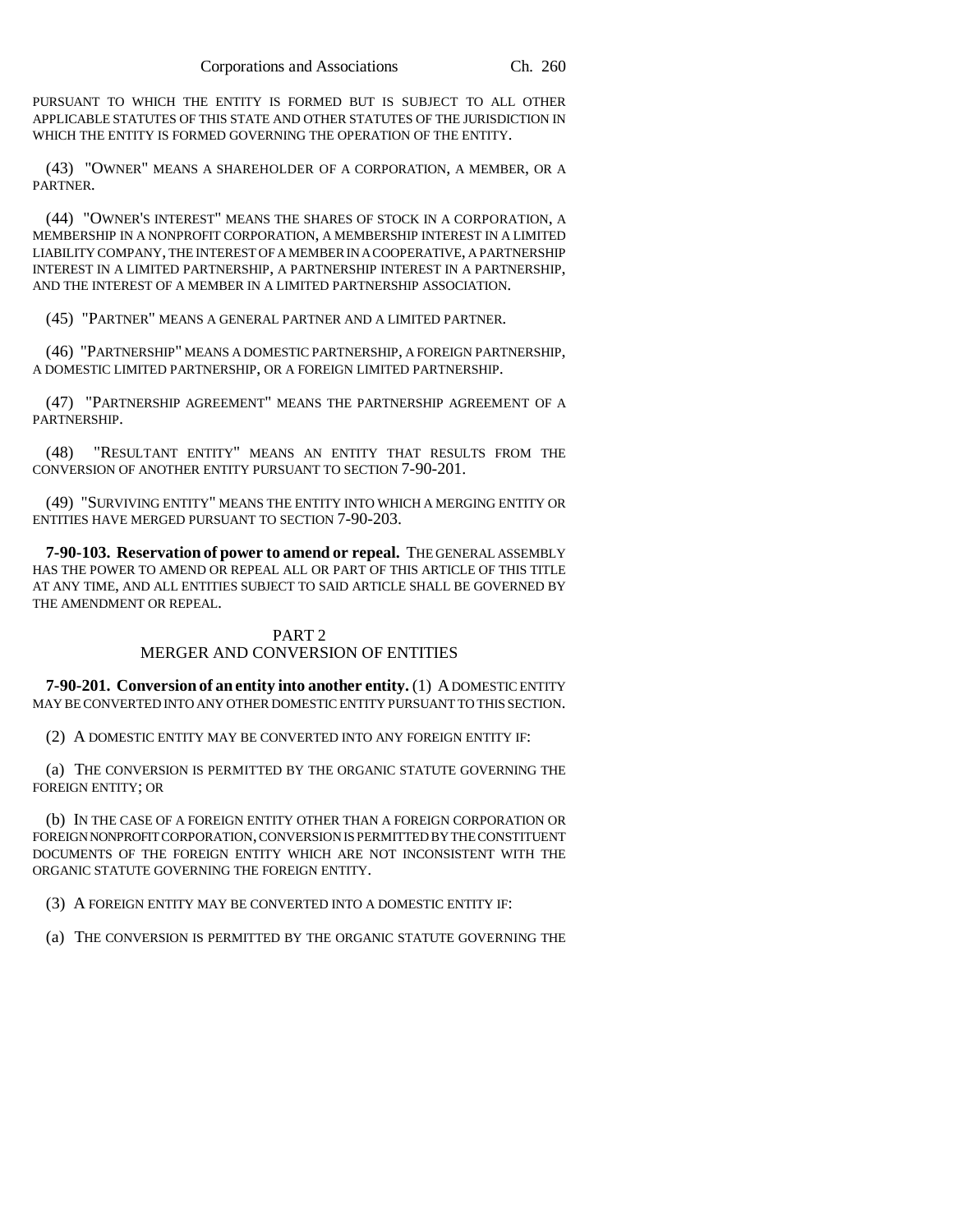### FOREIGN ENTITY; OR

(b) IN THE CASE OF A FOREIGN ENTITY OTHER THAN A FOREIGN CORPORATION OR FOREIGN NONPROFIT CORPORATION, CONVERSION IS PERMITTED BY THE CONSTITUENT DOCUMENTS OF THE FOREIGN ENTITY WHICH ARE NOT INCONSISTENT WITH THE ORGANIC STATUTE GOVERNING THE FOREIGN ENTITY.

(4) THE TERMS AND CONDITIONS OF A CONVERSION UNDER THIS SECTION SHALL BE APPROVED BY EACH OWNER OF A CONSTITUENT ENTITY WHO WILL BE LIABLE, SOLELY BY REASON OF BEING AN OWNER, FOR THE DEBTS, OBLIGATIONS, AND LIABILITIES OF THE RESULTING ENTITY AND SHALL BE APPROVED:

(a) BY THE NUMBER OF OWNERS FOR WHICH THE CONSTITUENT DOCUMENTS OF THE CONVERTING ENTITY SPECIFY, IF THE PROVISIONS OF THE CONSTITUENT DOCUMENTS SPECIFYING THE NUMBER OF OWNERS NECESSARY FOR THE APPROVAL OF THE CONVERSION ARE NOT INCONSISTENT WITH THE ORGANIC STATUTE GOVERNING THE NUMBER OF OWNERS NECESSARY FOR THE APPROVAL OF THE MERGER OR CONVERSION OF THE CONVERTING ENTITY WITH ANY OTHER ENTITY;

(b) IF THE CONSTITUENT DOCUMENTS DO NOT SPECIFY THE NUMBER OF OWNERS FOR THE APPROVAL OF THE CONVERSION OR IF THE PROVISIONS OF THE CONSTITUENT DOCUMENTS SPECIFYING THE NUMBER OF OWNERS NECESSARY FOR THE APPROVAL OF THE CONVERSION ARE INCONSISTENT WITH THE ORGANIC STATUTE GOVERNING THE NUMBER OF OWNERS NECESSARY FOR THE APPROVAL OF THE MERGER OR CONVERSION OF THE CONVERTING ENTITY WITH ANY OTHER ENTITY, BY THE NUMBER OF OWNERS NECESSARY FOR THE APPROVAL OF THE CONVERSION OR MERGER UNDER THE ORGANIC STATUTE GOVERNING THE NUMBER OF OWNERS NECESSARY FOR THE APPROVAL OF THE MERGER OR CONVERSION OF THE CONVERTING ENTITY WITH ANY OTHER ENTITY; OR

(c) IF THE CONSTITUENT DOCUMENTS DO NOT SPECIFY THE NUMBER OF OWNERS THE CONSENT OF WHOM IS NECESSARY FOR THE APPROVAL OF THE CONVERSION OR IF THE PROVISIONS OF THE CONSTITUENT DOCUMENTS SPECIFYING THE NUMBER OF OWNERS NECESSARY FOR THE APPROVAL OF THE CONVERSION ARE INCONSISTENT WITH THE ORGANIC STATUTE GOVERNING THE NUMBER OF OWNERS NECESSARY FOR THE APPROVAL OF THE MERGER OR CONVERSION OF THE CONVERTING ENTITY WITH ANY OTHER ENTITY, AND THE ORGANIC STATUTE GOVERNING THE CONVERTING ENTITY DOES NOT SPECIFY THE NUMBER OF OWNERS NECESSARY FOR THE APPROVAL OF A CONVERSION OR MERGER, BY ALL THE OWNERS OF THE CONVERTING ENTITY.

(5) AFTER THE TERMS AND CONDITIONS OF THE CONVERSION ARE APPROVED IN ACCORDANCE WITH THIS SECTION, IF THE RESULTING ENTITY IS AN ENTITY FOR WHICH CONSTITUENT FILED DOCUMENTS ARE FILED IN THIS STATE, THE CONVERTING ENTITY SHALL CAUSE THE APPROPRIATE CONSTITUENT DOCUMENT TO BE FILED WITH THE SECRETARY OF STATE, AND THE CONVERTING ENTITY SHALL COMPLY WITH THE REQUIREMENTS OF THE ORGANIC STATUTE GOVERNING THE RESULTING ENTITY, INCLUDING THE FILING OF ANY CONSTITUENT FILED DOCUMENTS REQUIRED BY THE ORGANIC STATUTE AND, IF THE CONVERTING ENTITY IS AN ENTITY FOR WHICH CONSTITUENT FILED DOCUMENTS HAVE BEEN FILED WITH THE SECRETARY OF STATE, THE CONVERTING ENTITY SHALL CAUSE A CERTIFICATE OF CONVERSION TO BE FILED WITH THE SECRETARY OF STATE. THE CERTIFICATE OF CONVERSION SHALL INCLUDE: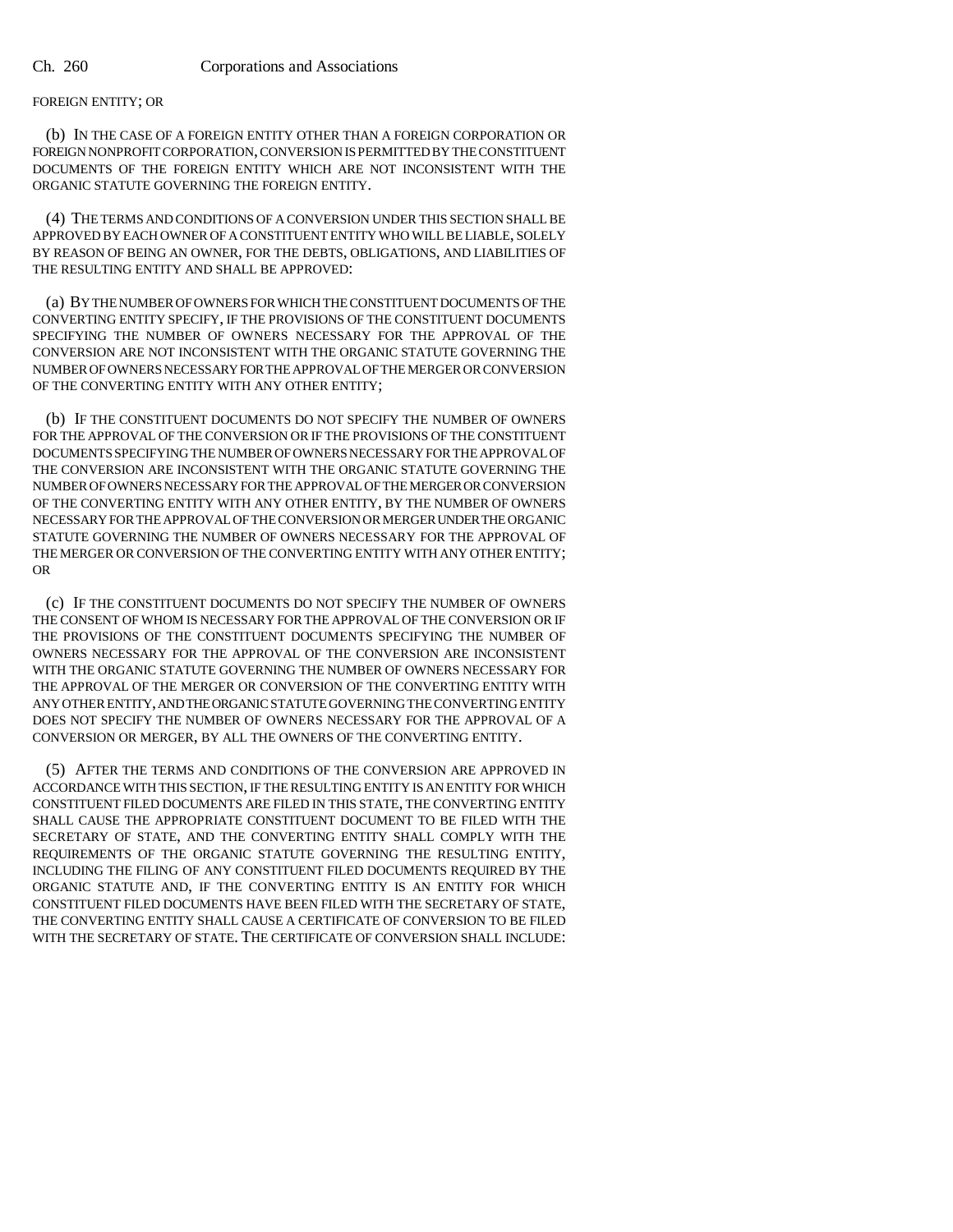(a) THE NAME, ADDRESS, STATE OF ORGANIZATION, AND FORM OF ENTITY OF THE CONVERTING ENTITY;

(b) THE NAME, ADDRESS, STATE OF ORGANIZATION, AND FORM OF ENTITY OF THE RESULTING ENTITY;

(c) A STATEMENT OF THE NUMBER OF VOTES CAST BY THE OWNERS FOR AND AGAINST THE CONVERSION AND, IF THE VOTE IS LESS THAN UNANIMOUS, THE NUMBER OR PERCENTAGE REQUIRED TO APPROVE THE CONVERSION UNDER THIS SECTION.

(6) THE CONVERSION SHALL BECOME EFFECTIVE AS SPECIFIED BY THE ORGANIC STATUTE GOVERNING THE RESULTING ENTITY. IF THE ORGANIC STATUTE GOVERNING THE RESULTING ENTITY DOES NOT SO SPECIFY, THE CONVERSION TO A DOMESTIC ENTITY TAKES EFFECT ON THE LATER OF THE EFFECTIVE DATE SET FORTH IN THE FILED CONSTITUENT DOCUMENT OF THE RESULTING ENTITY, IF ANY, AND, THE TIME OF FILING OF THE FILED CONSTITUENT DOCUMENT OF THE RESULTING ENTITY.

(7) NOTHING IN THIS STATUTE SHALL LIMIT THE COMMON LAW POWERS OF THE ATTORNEY GENERAL CONCERNING THE CONVERSION OF A NONPROFIT CORPORATION.

**7-90-202. Effect of conversion; entity unchanged.** (1) AFTER A CONVERSION IS EFFECTIVE UNDER THIS SECTION:

(a) FOR ALL PURPOSES, ALL OF THE RIGHTS, PRIVILEGES, AND POWERS OF THE CONVERTING ENTITY, AND ALL PROPERTY, REAL, PERSONAL, AND MIXED, AND ALL DEBTS DUE TO THE CONVERTING ENTITY, AS WELL AS ALL OTHER THINGS AND CAUSES OF ACTION OF THE CONVERTING ENTITY, SHALL BE VESTED IN THE RESULTING ENTITY AND SHALL THEREAFTER BE THE PROPERTY OF THE RESULTING ENTITY AS THEY WERE OF THE CONVERTING ENTITY. THE TITLE TO ANY REAL PROPERTY VESTED BY DEED OR OTHERWISE IN THE CONVERTING ENTITY SHALL NOT REVERT OR BE IN ANY WAY IMPAIRED BY REASON OF THE CONVERSION; EXCEPT THAT ALL RIGHTS OF CREDITORS AND ALL LIENS UPON ANY PROPERTY OF THE CONVERTING ENTITY SHALL BE PRESERVED UNIMPAIRED. ALL DEBTS, LIABILITIES, AND DUTIES OF THE CONVERTING ENTITY SHALL ATTACH TO THE RESULTING ENTITY AND MAY BE ENFORCED AGAINST THE RESULTING ENTITY TO THE SAME EXTENT AS IF SAID DEBTS, LIABILITIES, AND DUTIES HAD BEEN INCURRED OR CONTRACTED BY THE RESULTING ENTITY.

(b) ANY OWNER WHO WAS LIABLE FOR THE DEBTS, OBLIGATIONS, AND LIABILITIES OF THE CONVERTING ENTITY BY VIRTUE OF BEING AN OWNER OF THE CONVERTING ENTITY, BUT WHO WILL OTHERWISE NOT BE LIABLE FOR THE DEBTS, OBLIGATIONS, AND LIABILITIES OF THE RESULTING ENTITY, REMAINS LIABLE FOR THE DEBTS, OBLIGATIONS, AND LIABILITIES OF THE CONVERTING ENTITY INCURRED BEFORE CONVERSION TO THE SAME EXTENT AS IF THE CONVERSION HAD NOT TAKEN PLACE.

(c) UNLESS OTHERWISE AGREED, OR AS REQUIRED UNDER THE ORGANIC STATUTE GOVERNING THE CONVERTING ENTITY, THE CONVERTING ENTITY SHALL NOT BE REQUIRED TO WIND UP ITS AFFAIRS OR PAY ITS LIABILITIES AND DISTRIBUTE ITS ASSETS, AND THE CONVERSION SHALL NOT BE DEEMED TO CONSTITUTE A DISSOLUTION OF THE CONVERTING ENTITY.

**7-90-203. Merger of entities.** (1) PURSUANT TO A PLAN OF MERGER APPROVED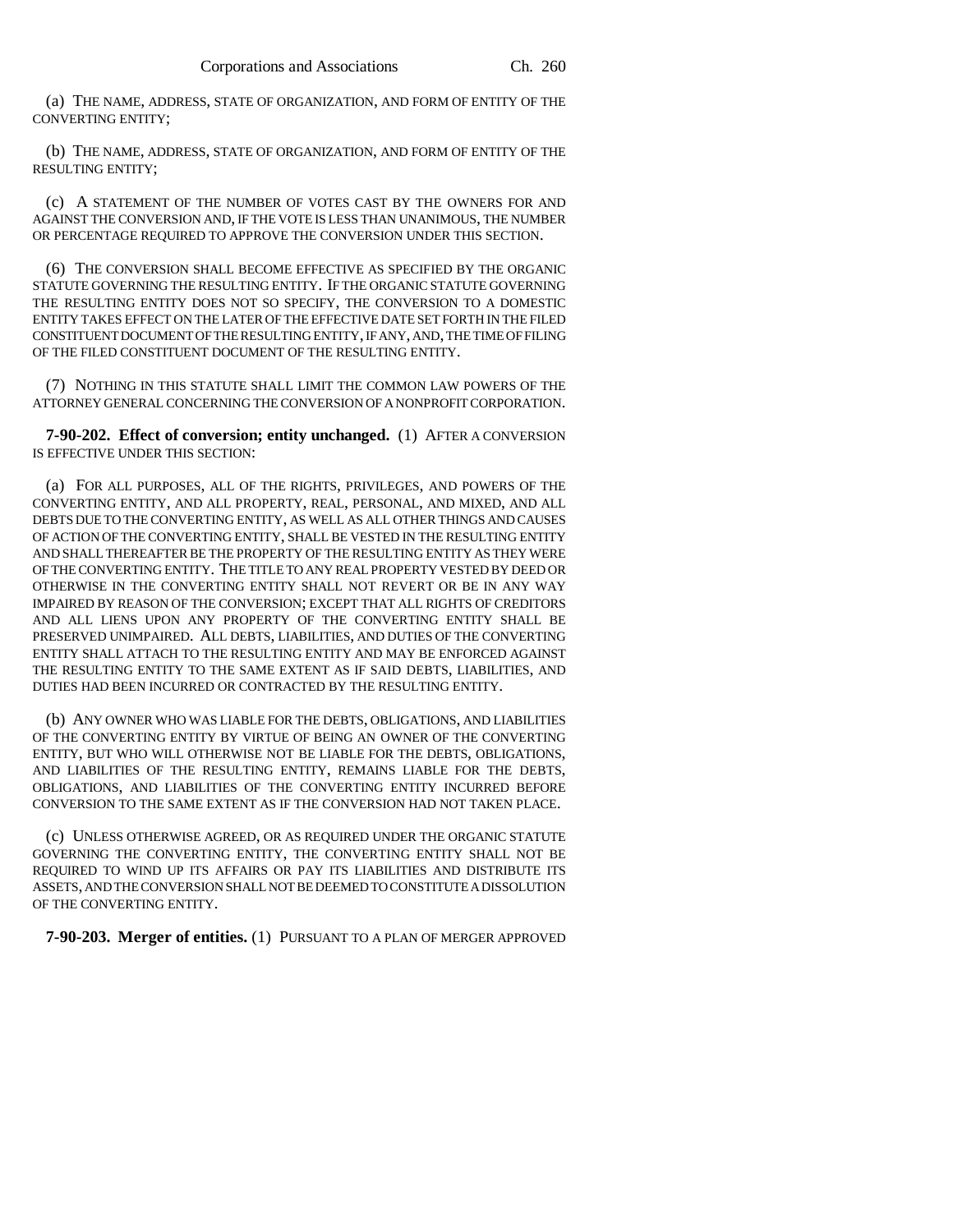PURSUANT TO SUBSECTION (4) OF THIS SECTION, A DOMESTIC ENTITY MAY BE MERGED WITH ONE OR MORE OTHER DOMESTIC ENTITIES.

(2) PURSUANT TO A PLAN OF MERGER APPROVED PURSUANT TO SUBSECTION (4) OF THIS SECTION, ONE OR MORE DOMESTIC ENTITIES MAY MERGE WITH ONE OR MORE FOREIGN ENTITIES IF, IN THE CASE OF EACH FOREIGN ENTITY, THE CONVERSION IS PERMITTED BY THE ORGANIC STATUTE GOVERNING THE FOREIGN ENTITY, OR, IN THE CASE OF A FOREIGN ENTITY OTHER THAN A FOREIGN CORPORATION OR FOREIGN NONPROFIT CORPORATION, CONVERSION IS PERMITTED BY THE CONSTITUENT DOCUMENTS OF THE FOREIGN ENTITY WHICH ARE NOT INCONSISTENT WITH THE ORGANIC STATUTE GOVERNING THE FOREIGN ENTITY.

(3) THE PLAN OF MERGER SHALL SET FORTH:

(a) THE NAME, STATE OF ORGANIZATION, AND FORM OF ORGANIZATION OF EACH OF THE MERGING ENTITIES;

(b) THE NAME, STATE OF ORGANIZATION, AND FORM OF ORGANIZATION OF THE SURVIVING ENTITY INTO WHICH THE MERGING ENTITIES ARE TO MERGE;

(c) THE TERMS AND CONDITIONS OF THE MERGER;

(d) THE MANNER AND BASIS OF CONVERTING THE OWNER'S INTERESTS OF EACH MERGING ENTITY INTO OWNER'S INTERESTS OR DEBTS, OBLIGATIONS, OR LIABILITIES OF THE SURVIVING ENTITY, OR INTO MONEY OR OTHER PROPERTY IN WHOLE OR IN PART; AND

(e) THE STREET ADDRESS OF THE SURVIVING ENTITY'S PRINCIPAL OFFICE.

(4) (a) THE PLAN OF MERGER SHALL BE APPROVED BY EACH OWNER OF A CONSTITUENT ENTITY WHO WILL BE LIABLE, SOLELY BY REASON OF BEING AN OWNER, FOR THE DEBTS, OBLIGATIONS, AND LIABILITIES OF THE SURVIVING ENTITY AND, IN THE CASE OF EACH MERGING ENTITY, SHALL BE APPROVED:

(I) BY THE NUMBER OF OWNERS SPECIFIED BY THE CONSTITUENT DOCUMENTS OF THE MERGING ENTITY, IF THE PROVISIONS OF THE CONSTITUENT DOCUMENTS SPECIFYING THE NUMBER OF OWNERS NECESSARY FOR THE APPROVAL OF THE MERGER ARE NOT INCONSISTENT WITH THE ORGANIC STATUTE GOVERNING THE NUMBER OF OWNERS NECESSARY FOR APPROVAL OF THE MERGER OR CONVERSION OF THE MERGING ENTITY WITH ANY OTHER ENTITY;

(II) IF THE CONSTITUENT DOCUMENTS DO NOT SPECIFY THE NUMBER OF OWNERS FOR THE APPROVAL OF THE MERGER OR IF THE PROVISIONS OF THE CONSTITUENT DOCUMENTS SPECIFYING THE NUMBER OF OWNERS NECESSARY FOR THE APPROVAL OF THE MERGER ARE INCONSISTENT WITH THE ORGANIC STATUTE GOVERNING THE NUMBER OF OWNERS NECESSARY FOR THE APPROVAL OF THE MERGER OR CONVERSION OF THE MERGING ENTITY WITH ANY OTHER ENTITY, BY THE NUMBER OF OWNERS NECESSARY FOR THE APPROVAL OF THE CONVERSION OR MERGER UNDER THE ORGANIC STATUTE GOVERNING THE NUMBER OF OWNERS NECESSARY FOR THE APPROVAL OF THE MERGER OR CONVERSION OF THE MERGING ENTITY WITH ANY OTHER ENTITY; OR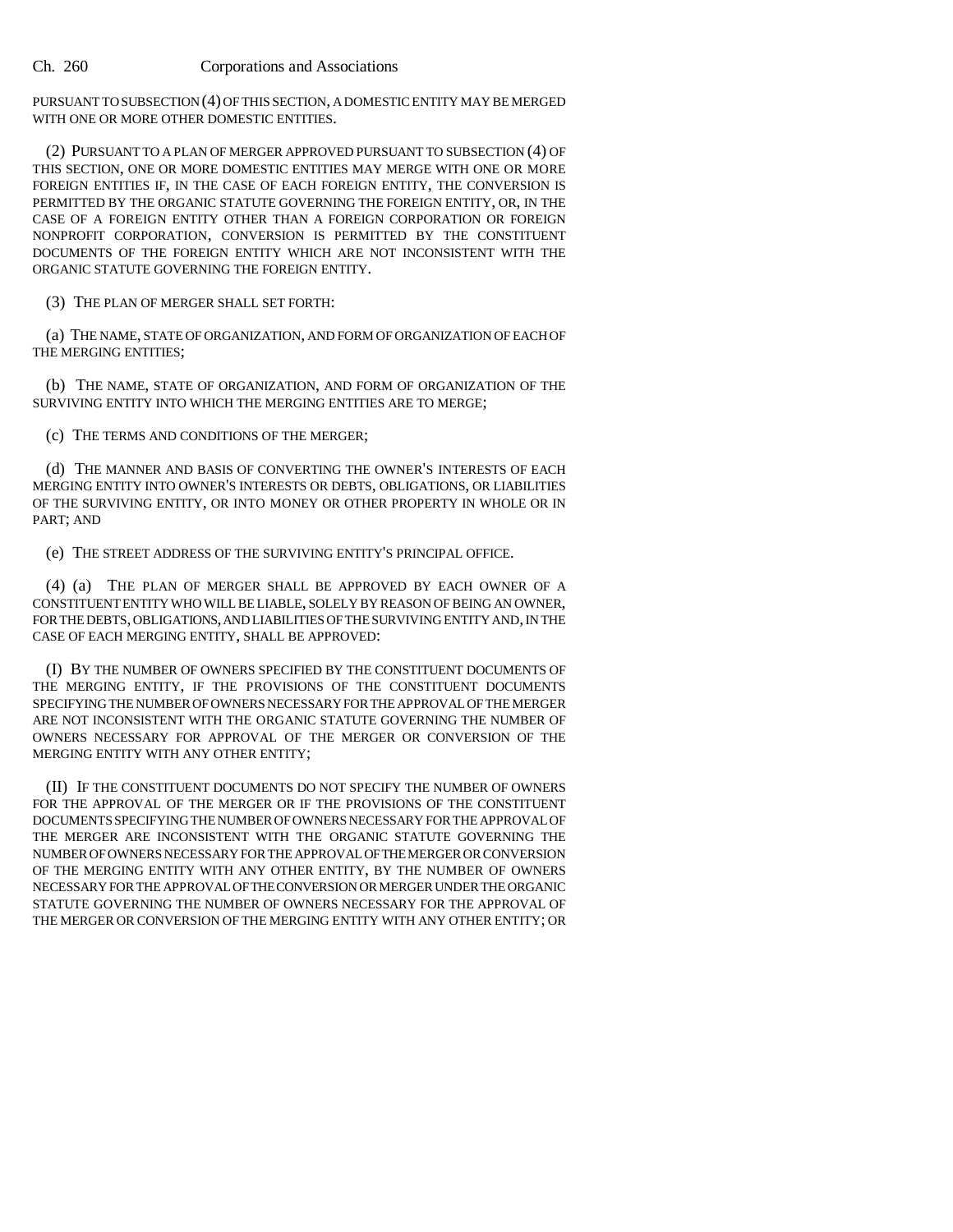(III) IF THE CONSTITUENT DOCUMENTS DO NOT SPECIFY THE NUMBER OF OWNERS THE CONSENT OF WHOM IS NECESSARY FOR THE APPROVAL OF THE MERGER OR IF THE PROVISIONS OF THE CONSTITUENT DOCUMENTS PROVIDING FOR THE NUMBER OF OWNERS NECESSARY FOR THE APPROVAL OF THE MERGER ARE INCONSISTENT WITH THE ORGANIC STATUTE GOVERNING THE NUMBER OF OWNERS NECESSARY FOR THE APPROVAL OF THE MERGER OR CONVERSION OF THE MERGING ENTITY WITH ANY OTHER ENTITY, AND THE ORGANIC STATUTE GOVERNING THE MERGING ENTITY DOES NOT SPECIFY THE NUMBER OF OWNERS NECESSARY FOR THE APPROVAL OF A CONVERSION OR MERGER, BY ALL THE OWNERS OF THE MERGING ENTITY.

(b) NOTWITHSTANDING SUBPARAGRAPHS (I) TO (III) OF PARAGRAPH (a) OF THIS SUBSECTION (4), APPROVAL OF THE OWNERS OF THE SURVIVING ENTITY IS NOT REQUIRED IF:

(I) THE CONSTITUENT DOCUMENTS OF THE SURVIVING ENTITY WILL NOT DIFFER FROM ITS CONSTITUENT DOCUMENTS BEFORE THE MERGER;

(II) EACH OWNER OF THE SURVIVING ENTITY IMMEDIATELY BEFORE THE MERGER WILL HOLD THE SAME INTEREST, WITH IDENTICAL DESIGNATIONS, PREFERENCES, LIMITATIONS, AND RELATIVE RIGHTS, IMMEDIATELY AFTER THE MERGER;

(III) NONE OF THE CONSTITUENT ENTITIES IS A NONPROFIT CORPORATION; AND

(IV) THE OWNER OF THE SURVIVING ENTITY IMMEDIATELY BEFORE THE MERGER, BY VIRTUE OF THEIR OWNER'S INTERESTS IN THE SURVIVING ENTITY IMMEDIATELY BEFORE THE MERGER:

(A) OWNS AT LEAST EIGHTY PERCENT OF THE VALUE OF OWNER'S INTERESTS OF ALL OWNERS OF THE SURVIVING ENTITY IMMEDIATELY AFTER THE MERGER; AND

(B) IS ENTITLED TO A VOTE OR RIGHT TO CONSENT EQUAL TO AT LEAST EIGHTY PERCENT OF THE RIGHT TO VOTE OR CONSENT OF ALL OWNERS OF THE SURVIVING ENTITY IMMEDIATELY AFTER THE MERGER.

(5) AFTER THE PLAN OF MERGER IS APPROVED IN ACCORDANCE WITH THIS SECTION, THE SURVIVING ENTITY SHALL DELIVER TO THE SECRETARY OF STATE FOR FILING A STATEMENT OF MERGER THAT SHALL CONTAIN:

(a) THE NAME, STATE OF ORGANIZATION, AND FORM OF ENTITY OF EACH MERGING ENTITY;

(b) THE NAME, STATE OF ORGANIZATION, AND FORM OF ENTITY OF THE SURVIVING ENTITY; AND

(c) THE STREET ADDRESS OF THE SURVIVING ENTITY'S PRINCIPAL OFFICE AND OF AN OFFICE IN THIS STATE, IF ANY.

(6) THE MERGER SHALL BECOME EFFECTIVE AS PROVIDED BY THE ORGANIC STATUTE GOVERNING THE SURVIVING ENTITY. IF THE ORGANIC STATUTE GOVERNING THE SURVIVING ENTITY DOES NOT SO PROVIDE, THE MERGER TAKES EFFECT ON THE LATER OF THE EFFECTIVE DATE SET FORTH IN THE STATEMENT OF MERGER, IF ANY,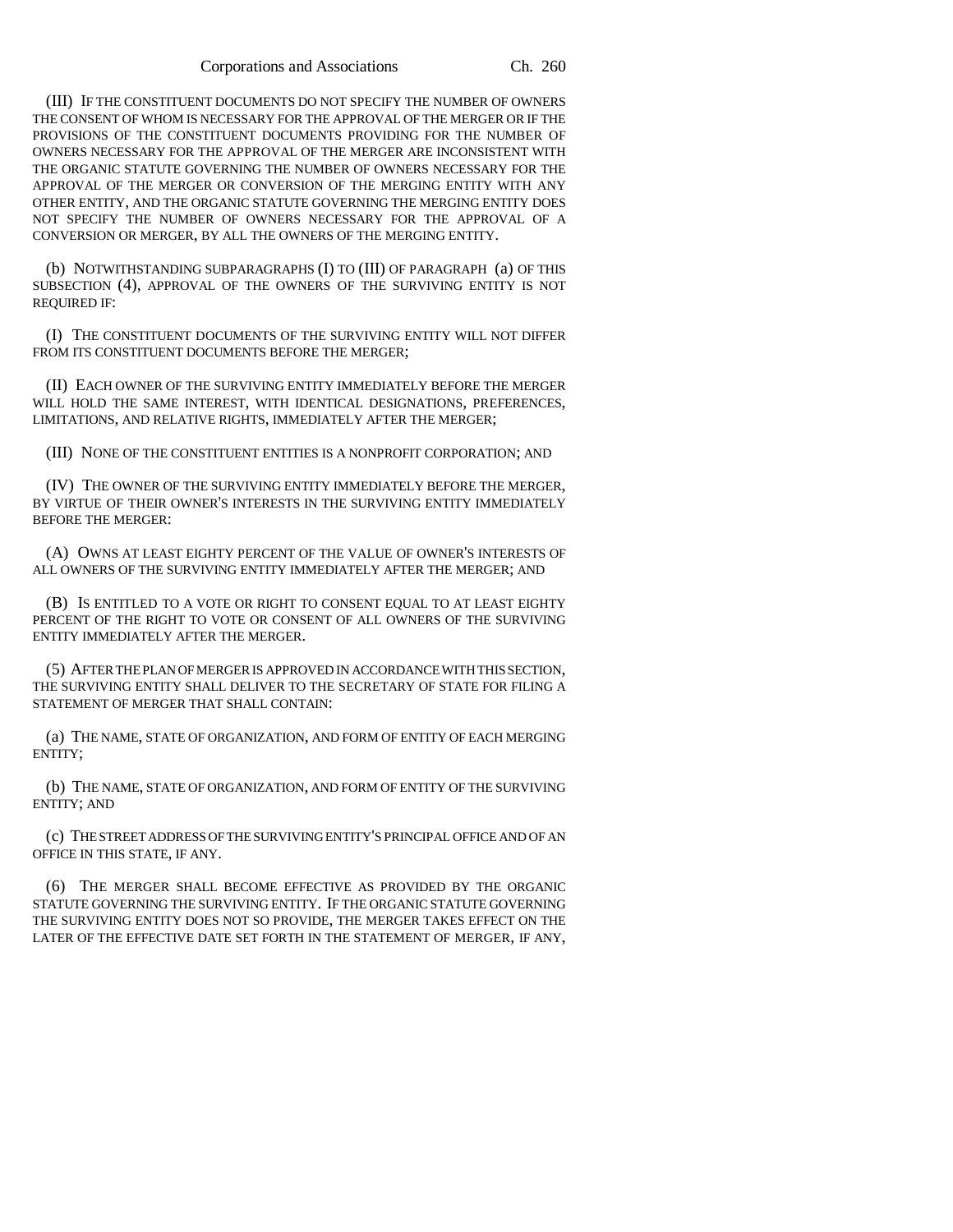AND THE TIME OF FILING OF THE FILED CONSTITUENT DOCUMENT OF THE RESULTING ENTITY.

(7) NOTHING IN THIS STATUTE SHALL LIMIT THE COMMON LAW POWERS OF THE ATTORNEY GENERAL CONCERNING THE MERGER OF A NONPROFIT CORPORATION.

**7-90-204. Effect of merger.** (1) AFTER A MERGER IS EFFECTIVE:

(a) FOR ALL PURPOSES, ALL OF THE RIGHTS, PRIVILEGES, AND POWERS OF EACH OF THE MERGING ENTITIES, AND ALL PROPERTY, REAL, PERSONAL, AND MIXED, AND ALL DEBTS DUE TO EACH OF THE MERGING ENTITIES, AS WELL AS ALL OTHER THINGS AND CAUSES OF ACTION OF EACH OF THE MERGING ENTITIES, SHALL BE VESTED IN THE SURVIVING ENTITY AND SHALL THEREAFTER BE THE PROPERTY OF THE SURVIVING ENTITY AS THEY WERE OF THE MERGING ENTITIES. THE TITLE TO ANY REAL PROPERTY VESTED BY DEED OR OTHERWISE IN EACH OF THE MERGING ENTITIES SHALL NOT REVERT OR BE IN ANY WAY IMPAIRED BY REASON OF THE MERGER; EXCEPT THAT ALL RIGHTS OF CREDITORS AND ALL LIENS UPON ANY PROPERTY OF EACH OF THE MERGING ENTITIES SHALL BE PRESERVED UNIMPAIRED. ALL DEBTS, LIABILITIES, AND DUTIES OF THE MERGING ENTITIES SHALL ATTACH TO THE SURVIVING ENTITY AND MAY BE ENFORCED AGAINST THE SURVIVING ENTITY TO THE SAME EXTENT AS IF SAID DEBTS, LIABILITIES, AND DUTIES HAD BEEN INCURRED OR CONTRACTED BY THE SURVIVING ENTITY.

(b) ANY OWNER WHO WAS LIABLE FOR THE DEBTS, OBLIGATIONS, AND LIABILITIES OF ANY MERGING ENTITY BY VIRTUE OF BEING AN OWNER OF THE MERGING ENTITY, BUT WHO WILL OTHERWISE NOT BE LIABLE FOR THE DEBTS, OBLIGATIONS, AND LIABILITIES OF THE SURVIVING ENTITY, REMAINS LIABLE FOR THE DEBTS, OBLIGATIONS, AND LIABILITIES OF THE MERGING ENTITY INCURRED BEFORE MERGER TO THE SAME EXTENT AS IF THE MERGER HAD NOT TAKEN PLACE.

(c) UNLESS OTHERWISE AGREED, OR AS REQUIRED UNDER THE ORGANIC STATUTE GOVERNING A MERGING ENTITY, NO MERGING ENTITY SHALL BE REQUIRED TO WIND UP ITS AFFAIRS OR PAY ITS LIABILITIES AND DISTRIBUTE ITS ASSETS, AND THE MERGER SHALL NOT BE DEEMED TO CONSTITUTE A DISSOLUTION OF THE MERGING ENTITY.

**7-90-205. Scope of article; article not exclusive.** THE PROVISIONS OF THIS ARTICLE ARE NOT EXCLUSIVE. ENTITIES MAY BE CONVERTED INTO OTHER ENTITIES IN ANY MANNER SET FORTH BY LAW. THIS ARTICLE SHALL NOT APPLY TO ANY MERGER OR CONVERSION GOVERNED BY ANY OTHER CONTROLLING STATUTE.

**7-90-206. Article not to conflict with organic statutes or common law.** (1) TO THE EXTENT THAT ANY ORGANIC STATUTE OR THE COMMON LAW EXPRESSLY PROHIBITS OR RESTRICTS THE RIGHT OF ANY ENTITY TO CONVERT INTO OR MERGE WITH ANY OTHER ENTITY, GRANTS DISSENTER'S RIGHTS WITH RESPECT TO SUCH MERGER OR CONVERSION, OR IMPOSES REQUIREMENTS ON SUCH CONVERSION OR MERGER, ANY MERGER OR CONVERSION OF SUCH ENTITY UNDER THIS ARTICLE SHALL BE SUBJECT TO SUCH RESTRICTION, ENTITLE ITS OWNERS TO SUCH DISSENTER'S RIGHTS, AND BE SUBJECT TO SUCH REQUIREMENTS.

(2) EXCEPT TO THE EXTENT THE ORGANIC STATUTE GOVERNING AN ENTITY EXPRESSLY PROVIDES OTHERWISE, THE ENTITY MAY NOT BE A PARTY TO A MERGER OR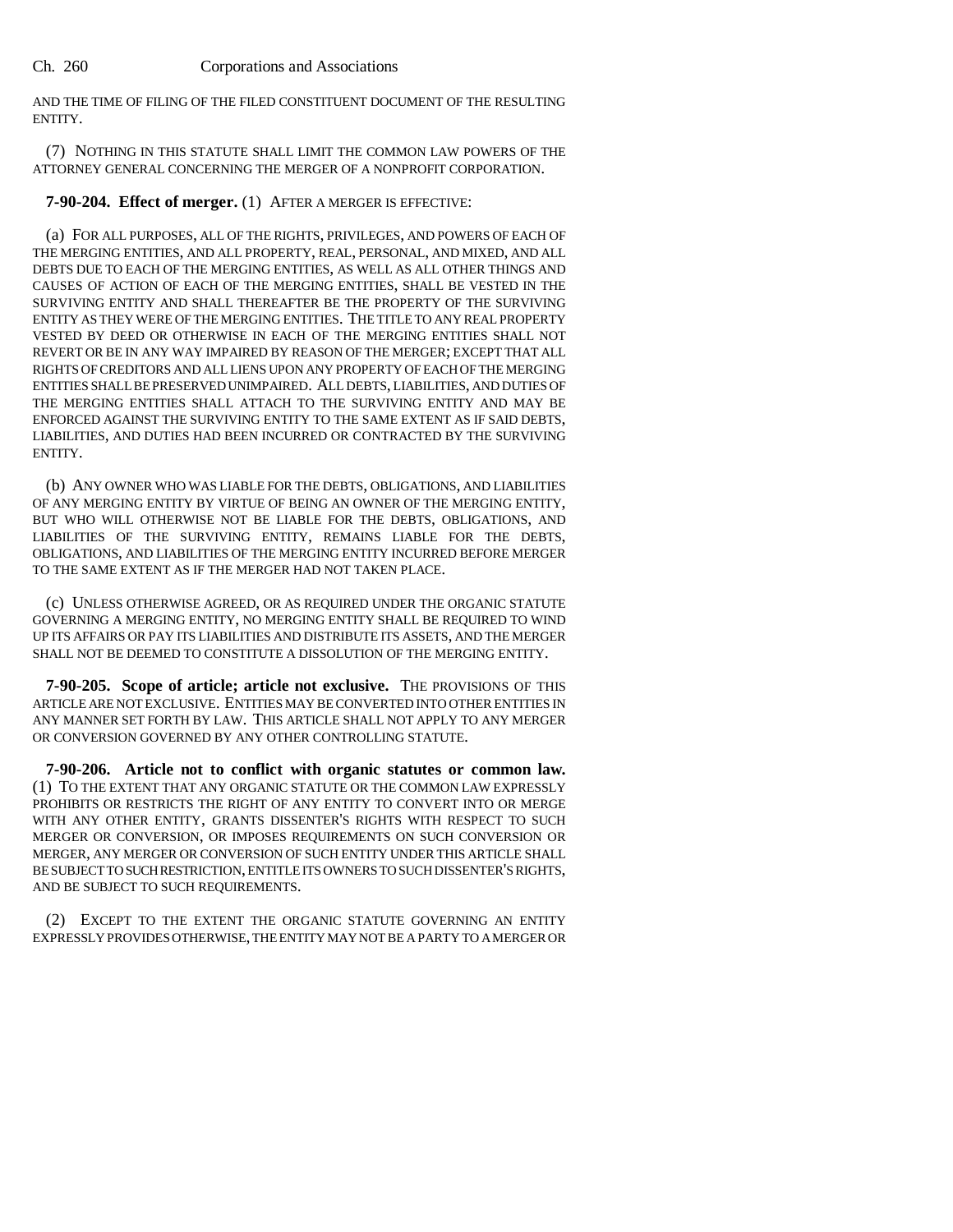CONVERSION UNDER THIS PART 2 UNLESS A PERSON RECEIVING A PROPERTY OF THE ENTITY AS PART OF THE MERGER OR CONVERSION, INCLUDING THE RESULTING ENTITY IN THE CASE OF A CONVERSION AND THE SURVIVING ENTITY IN THE CASE OF A MERGER, WOULD BE PERMITTED TO RECEIVE THE PROPERTY UNDER THE ORGANIC STATUTE GOVERNING THE ENTITY AND THE CONSTITUENT GOVERNING DOCUMENTS OF THE ENTITY:

(a) AS A DISTRIBUTION OF THAT PROPERTY OF THE ENTITY AS A LIQUIDATING OR OTHER DISTRIBUTION FROM THE ENTITY TO ITS OWNERS;

(b) AS A TRANSFER OF PROPERTY FOR FAIR MARKET VALUE, IF THE ENTITY RECEIVES NEW VALUE EQUAL TO, OR IN EXCESS OF, ALL PROPERTY TRANSFERRED BY THE ENTITY; OR

(c) AS THE RECEIPT OF PROPERTY THAT COULD HAVE BEEN DISTRIBUTED BY THE ENTITY AS A LIQUIDATING OR OTHER DISTRIBUTION FROM THE ENTITY TO ITS OWNERS, IF THE OWNERS OF THE ENTITY WHO COULD HAVE RECEIVED THE PROPERTY CONSENT TO THE TERMS OF THE MERGER OR CONVERSION.

## PART 3 FILING DOCUMENTS

**7-90-301. Filing requirements - number of copies - signature as affirmation.** (1) A DOCUMENT SHALL SATISFY THE REQUIREMENTS OF THIS SECTION, AND OF ANY OTHER SECTION THAT ADDS TO OR VARIES THESE REQUIREMENTS, TO BE ENTITLED TO FILING BY THE SECRETARY OF STATE PURSUANT TO THIS ARTICLE.

(2) THE DOCUMENT SHALL BE ONE THAT IS REQUIRED OR PERMITTED BY THIS ARTICLE TO BE FILED IN THE OFFICE OF THE SECRETARY OF STATE.

(3) THE DOCUMENT SHALL CONTAIN ALL INFORMATION REQUIRED BY THIS ARTICLE AND MAY CONTAIN OTHER INFORMATION AS WELL.

(4) THE DOCUMENT SHALL BE TYPEWRITTEN OR PRINTED.

(5) THE DOCUMENT SHALL BE IN THE ENGLISH LANGUAGE. THE NAME OF THE ENTITY NEED NOT BE IN ENGLISH IF WRITTEN IN ENGLISH LETTERS OR ARABIC OR ROMAN NUMERALS, AND THE CERTIFICATE OF EXISTENCE REQUIRED OF FOREIGN ENTITIES NEED NOT BE IN ENGLISH IF ACCOMPANIED BY A REASONABLY AUTHENTICATED ENGLISH TRANSLATION.

(6) THE DOCUMENT SHALL BE EXECUTED, OR SHALL BE A TRUE COPY, MADE BY PHOTOGRAPHIC, XEROGRAPHIC, OR OTHER PROCESS PROVIDING SIMILAR COPY ACCURACY, OF A DOCUMENT THAT HAS BEEN EXECUTED, BY THE PERSON AUTHORIZED TO EXECUTE THE CONSTITUENT FILED DOCUMENT WITH RESPECT TO THE ENTITY CAUSING THE DOCUMENT TO BE FILED. IN THE CASE OF A DOCUMENT TO BE FILED BY A REGISTERED AGENT, THE DOCUMENT SHALL BE EXECUTED BY THE REGISTERED AGENT IF THE PERSON IS AN INDIVIDUAL, OR BY A PERSON AUTHORIZED BY THE REGISTERED AGENT TO EXECUTE THE DOCUMENT IF THE REGISTERED AGENT IS AN ENTITY.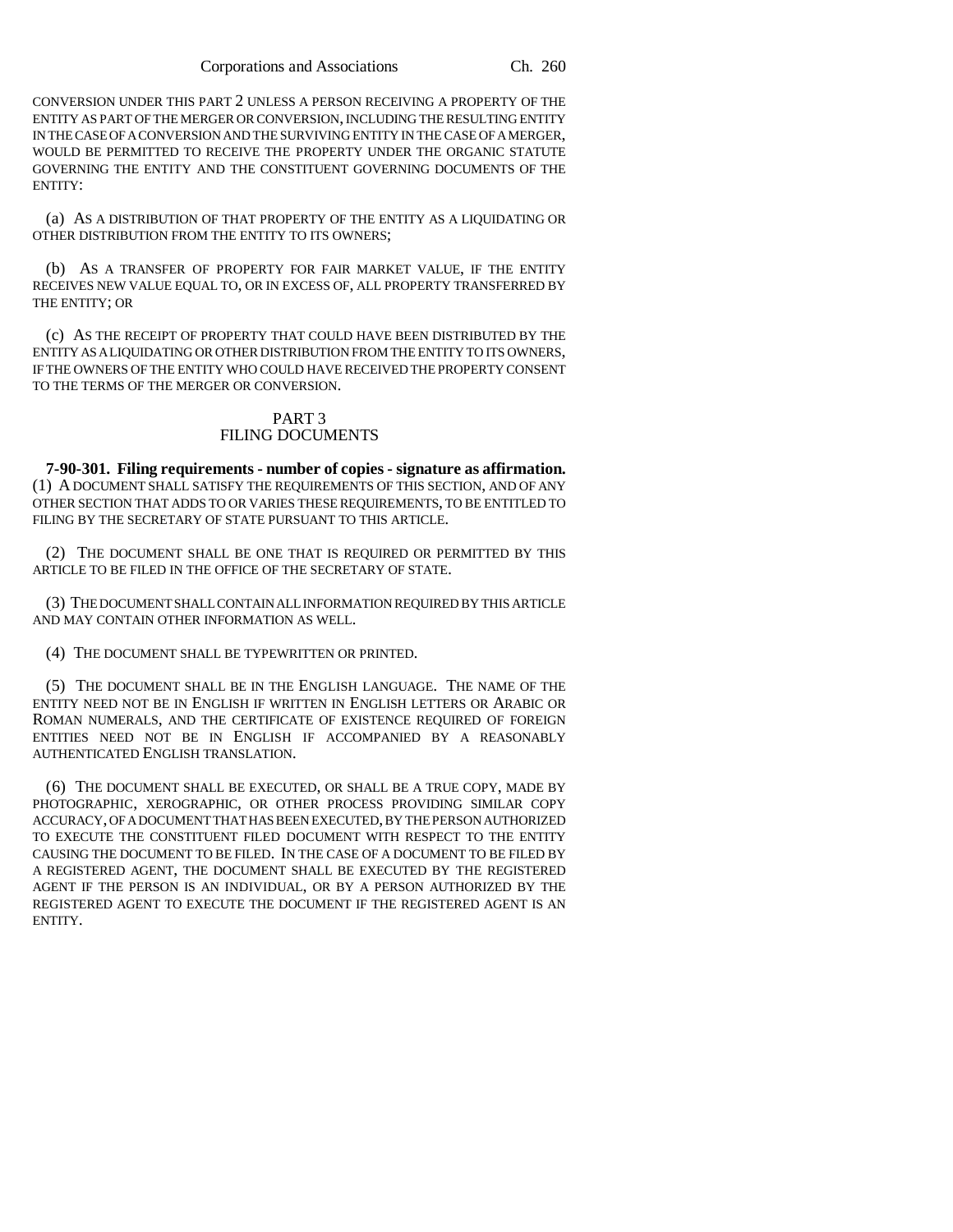(7) THE PERSON EXECUTING THE DOCUMENT SHALL STATE BENEATH OR OPPOSITE SUCH PERSON'S SIGNATURE HIS OR HER NAME AND THE CAPACITY IN WHICH THE PERSON SIGNS.

(8) THE SIGNATURE OF EACH PERSON SIGNING THE DOCUMENT SHALL CONSTITUTE THE AFFIRMATION OR ACKNOWLEDGMENT OF SUCH PERSON, UNDER PENALTIES OF PERJURY, THAT THE DOCUMENT IS THE PERSON'S ACT AND DEED OR THE ACT AND DEED OF THE ENTITY AND THAT THE FACTS STATED IN THE DOCUMENT ARE TRUE.

(9) IF THE SECRETARY OF STATE REQUIRES THE USE OF A FORM OR COVER SHEET FOR A DOCUMENT, THE DOCUMENT SHALL BE IN OR ON THE REQUIRED FORM OR SHALL HAVE THE REQUIRED COVER SHEET.

(10) THE DOCUMENT SHALL BE DELIVERED TO THE SECRETARY OF STATE FOR FILING AND SHALL BE ACCOMPANIED BY ONE EXACT OR CONFORMED COPY THEREOF, THE CORRECT FILING FEE, AND ANY PENALTY REQUIRED BY LAW. THE DOCUMENT SHALL STATE, OR BE ACCOMPANIED BY A WRITING STATING, THE ADDRESS TO WHICH THE SECRETARY OF STATE MAY SEND A COPY UPON COMPLETION OF THE FILING.

**7-90-302. Forms - secretary of state to furnish upon request.** THE SECRETARY OF STATE MAY PREPARE AND FURNISH FORMS AND COVER SHEETS FOR ANY DOCUMENT REQUIRED OR PERMITTED BY THIS ARTICLE AND MAY REQUIRE THE USE OF ANY SUCH FORM OR COVER SHEET; HOWEVER, NO REQUIREMENT THAT A FORM OR COVER SHEET BE USED SHALL PRECLUDE IN ANY WAY THE INCLUSION IN ANY DOCUMENT OF ANY ITEM THE INCLUSION OF WHICH IS NOT PROHIBITED BY THIS ARTICLE OR REQUIRE THE INCLUSION OF ANY ITEM THE INCLUSION OF WHICH IS NOT REQUIRED BY THIS ARTICLE. THE SECRETARY OF STATE SHALL FURNISH, ON REQUEST, ANY FORM OR COVER SHEET THAT THE SECRETARY OF STATE REQUIRES TO BE USED PURSUANT TO THIS SECTION.

**7-90-303. Filing, service, and copying fees - subpoenas.** (1) THE SECRETARY OF STATE SHALL CHARGE AND COLLECT FEES AND OTHER CHARGES, WHICH SHALL BE DETERMINED AND COLLECTED PURSUANT TO SECTION 24-21-104 (3), C.R.S., FOR:

(a) ISSUING ANY CERTIFICATE;

(b) FURNISHING WRITTEN INFORMATION CONCERNING ANY ENTITY;

(c) FURNISHING A COPY OF ANY DOCUMENT OR INSTRUMENT;

(d) CERTIFYING A COPY OF ANY DOCUMENT OR INSTRUMENT THAT IS ON FILE WITH THE SECRETARY OF STATE;

(e) SERVICE OF ANY NOTICE, DEMAND, OR PROCESS UPON THE SECRETARY OF STATE AS THE REGISTERED AGENT OF AN ENTITY, WHICH AMOUNT MAY BE RECOVERED AS COSTS BY THE PARTY TO THE SUIT, ACTION, OR PROCEEDING CAUSING SUCH SERVICE TO BE MADE IF SUCH PARTY PREVAILS THEREIN; AND

(f) FILING ANY DOCUMENT REQUIRED OR PERMITTED TO BE FILED UNDER ARTICLES 101 TO 117 OF THIS TITLE.

(2) THE SECRETARY OF STATE SHALL CHARGE AND COLLECT, AT THE TIME OF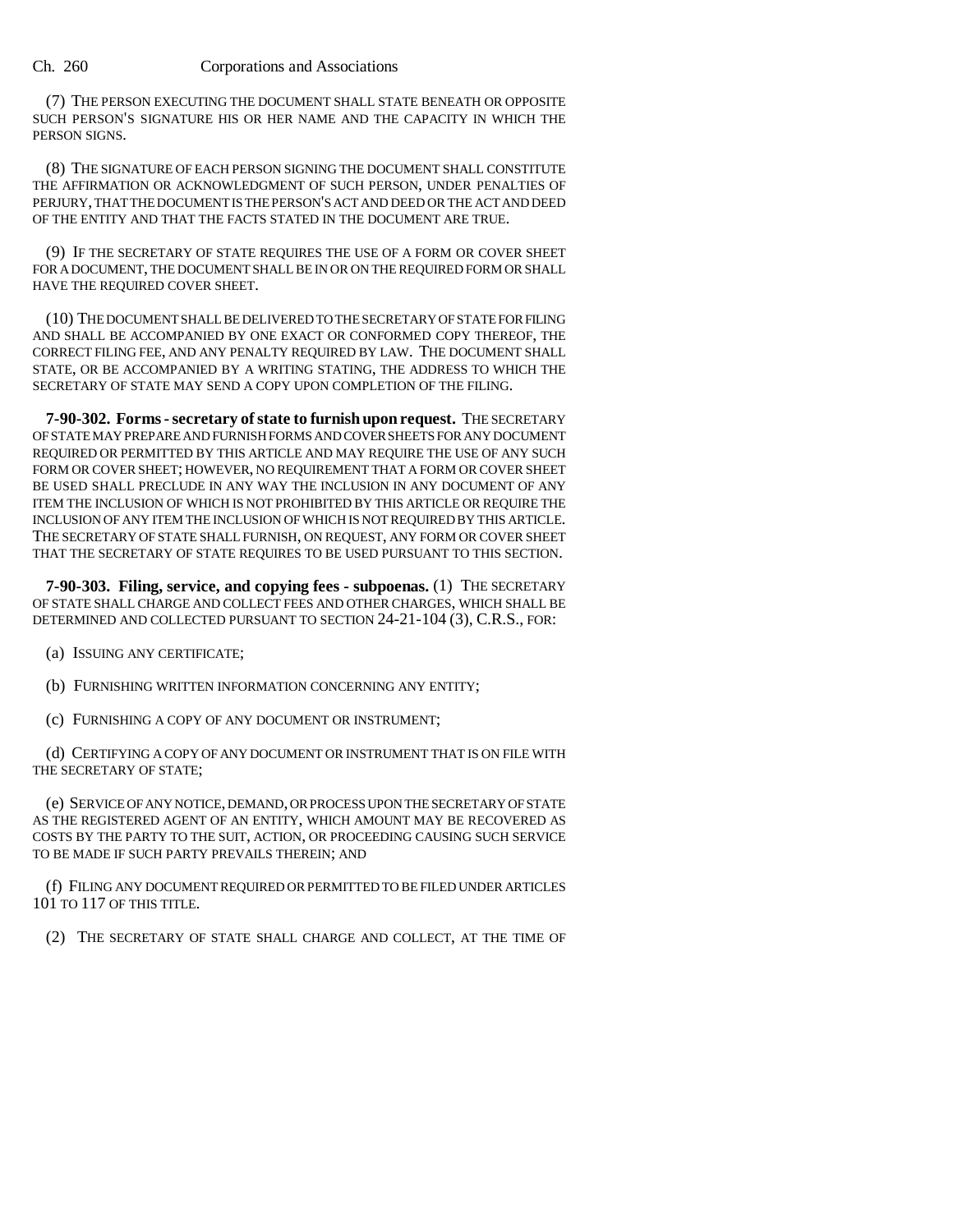SERVICE OF ANY SUBPOENA UPON THE SECRETARY OF STATE OR ANY DEPUTY OR EMPLOYEE OF THE SECRETARY OF STATE'S OFFICE, A FEE OF FIFTY DOLLARS AND AN ALLOWANCE OF TEN DOLLARS FOR MEALS AND A CHARGE FOR MILEAGE AT THE RATE PRESCRIBED BY SECTION 24-9-104,C.R.S., FOR EACH MILE FROM THE STATE CAPITOL BUILDING TO THE PLACE NAMED IN THE SUBPOENA. THE FEE SHALL BE PAID TO THE SECRETARY OF STATE; THE MEAL ALLOWANCE AND MILEAGE CHARGE SHALL BE PAID TO THE PERSON NAMED IN THE SUBPOENA. IF THE PERSON NAMED IN THE SUBPOENA IS REQUIRED TO APPEAR AT THE PLACE NAMED IN THE SUBPOENA FOR MORE THAN ONE DAY, HE OR SHE SHALL BE PAID IN ADVANCE A PER DIEM ALLOWANCE OF FORTY-FOUR DOLLARS FOR EACH DAY OF ATTENDANCE IN ADDITION TO ANY OTHER FEES, ALLOWANCES, AND CHARGES.

(3) THE SECRETARY OF STATE SHALL CHARGE AND COLLECT ALL OTHER FEES AND PENALTIES IMPOSED BY OR ASSESSED IN ACCORDANCE WITH THIS ARTICLE.

(4) IN ALL CASES WHERE FEES OR CHARGES ARE IMPOSED UNDER THIS ARTICLE, THE FEE SHALL INCLUDE INDEXING AND FILING OF THE DOCUMENT AND SHALL INCLUDE AFFIXING THE SEAL OF THE SECRETARY OF STATE UPON ANY CERTIFIED COPY.

**7-90-304. Effective time and date of document.** (1) EXCEPT AS PROVIDED IN SUBSECTION (2) OF THIS SECTION A DOCUMENT THAT IS FILED BY THE SECRETARY OF STATE IS EFFECTIVE:

(a) AT THE TIME OF FILING ON THE DATE IT IS FILED, AS EVIDENCED BY THE SECRETARY OF STATE'S TIME AND DATE ENDORSEMENT ON THE DOCUMENT; OR

(b) AT THE LATER OF THE TIME SPECIFIED IN THE DOCUMENT AS ITS EFFECTIVE TIME ON THE DATE IT IS FILED, AS SUCH DATE IS SPECIFIED IN THE SECRETARY OF STATE'S TIME AND DATE ENDORSEMENT ON THE DOCUMENT, OR THE TIME SPECIFIED IN SUCH TIME AND DATE ENDORSEMENT OF THE SECRETARY OF STATE.

(2) A DOCUMENT MAY SPECIFY A DELAYED EFFECTIVE TIME AND DATE, AND IF IT DOES SO THE DOCUMENT BECOMES EFFECTIVE AT THE TIME AND DATE SPECIFIED. IF A DOCUMENT SPECIFIES A DELAYED EFFECTIVE DATE BUT NOT A TIME, THE DOCUMENT IS EFFECTIVE AT THE CLOSE OF BUSINESS ON THAT DATE. IF A DOCUMENT SPECIFIES A DELAYED EFFECTIVE DATE THAT IS LATER THAN THE NINETIETH DAY AFTER THE DATE THE DOCUMENT IS FILED, THE DOCUMENT IS EFFECTIVE ON THE NINETIETH DAY AFTER IT IS FILED.

(3) IF A DOCUMENT SPECIFIES A DELAYED EFFECTIVE DATE PURSUANT TO SUBSECTION (2) OF THIS SECTION, THE DOCUMENT MAY BE PREVENTED FROM BECOMING EFFECTIVE BY DELIVERING TO THE SECRETARY OF STATE FOR FILING, ON OR BEFORE THE EARLIER OF THE SPECIFIED EFFECTIVE DATE OF THE DOCUMENT OR THE NINETIETH DAY AFTER THE DOCUMENT IS FILED, A CERTIFICATE OF WITHDRAWAL, EXECUTED IN THE SAME MANNER AS THE DOCUMENT BEING WITHDRAWN, STATING:

(a) THAT THE DOCUMENT HAS BEEN REVOKED BY APPROPRIATE ACTION OF THE ENTITY OR BY COURT ORDER OR DECREE AND IS VOID; AND

(b) IN THE CASE OF A COURT ORDER OR DECREE, THAT SUCH COURT ORDER OR DECREE WAS ENTERED BY A COURT HAVING JURISDICTION OF THE PROCEEDING FOR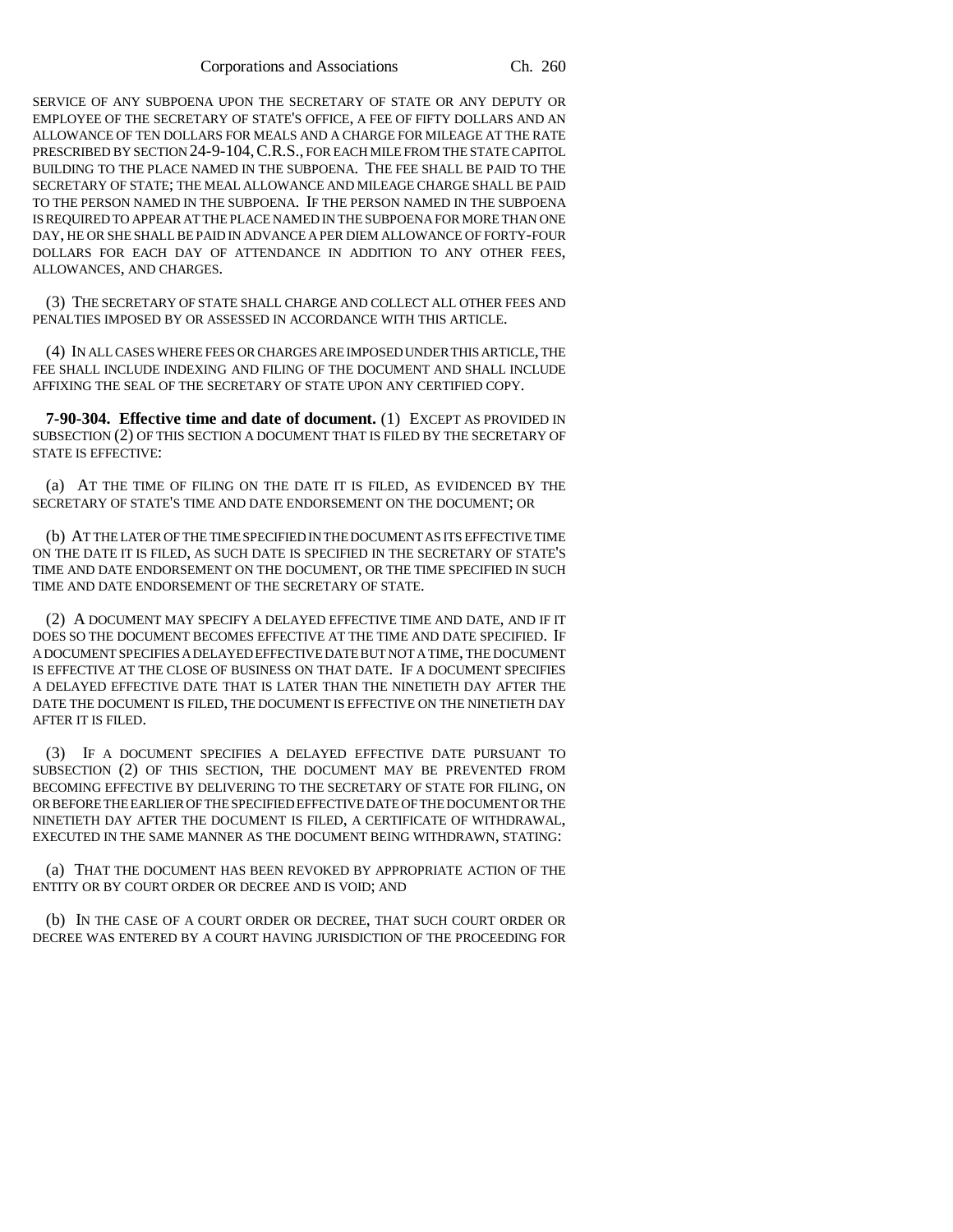THE REORGANIZATION OF THE ENTITY UNDER A SPECIFIED STATUTE OF THE UNITED STATES.

**7-90-305. Correcting filed document.** (1) AN ENTITY MAY CORRECT A DOCUMENT FILED BY THE SECRETARY OF STATE IF THE DOCUMENT CONTAINS AN INCORRECT STATEMENT OR WAS DEFECTIVELY EXECUTED, ATTESTED, SEALED, VERIFIED, OR ACKNOWLEDGED.

(2) A DOCUMENT IS CORRECTED BY DELIVERING TO THE SECRETARY OF STATE FOR FILING ARTICLES OF CORRECTION THAT:

(a) DESCRIBE THE DOCUMENT, INCLUDING ITS FILING DATE, OR HAVE A COPY OF IT ATTACHED TO THE ARTICLES OF CORRECTION;

(b) SPECIFY THE INCORRECT STATEMENT AND THE REASON IT IS INCORRECT OR THE MANNER IN WHICH THE EXECUTION, ATTESTATION, SEALING, VERIFICATION, OR ACKNOWLEDGMENT WAS DEFECTIVE; AND

(c) CORRECT THE INCORRECT STATEMENT OR THE DEFECTIVE EXECUTION, ATTESTATION, SEALING, VERIFICATION, OR ACKNOWLEDGMENT.

(3) ARTICLES OF CORRECTION MAY BE EXECUTED BY ANY PERSON AUTHORIZED TO EXECUTE THE CONSTITUENT FILED DOCUMENT FOR THE ENTITY OR BY THE PERSON OR PERSONS WHO EXECUTED THE DOCUMENT THAT IS CORRECTED.

(4) ARTICLES OF CORRECTION ARE EFFECTIVE ON THE EFFECTIVE DATE OF THE DOCUMENT THEY CORRECT EXCEPT AS TO PERSONS RELYING ON THE UNCORRECTED DOCUMENT AND ADVERSELY AFFECTED BY THE CORRECTION. AS TO THOSE PERSONS, ARTICLES OF CORRECTION ARE EFFECTIVE WHEN FILED.

**7-90-306. Filing duty of secretary of state - manner of filing.** (1) IF A DOCUMENT DELIVERED TO THE SECRETARY OF STATE FOR FILING SATISFIES THE REQUIREMENTS OF SECTION 7-90-301, THE SECRETARY OF STATE SHALL FILE IT.

(2) THE SECRETARY OF STATE FILES A DOCUMENT BY LEGIBLY STAMPING OR OTHERWISE ENDORSING THE WORD "FILED", TOGETHER WITH THE NAME AND OFFICIAL TITLE OF THE SECRETARY OF STATE AND THE TIME AND DATE OF RECEIPT, ON BOTH THE DOCUMENT AND THE ACCOMPANYING COPY OR COPIES. AFTER FILING A DOCUMENT, THE SECRETARY OF STATE SHALL DELIVER THE ACCOMPANYING COPY, WITH THE RECEIPT FOR FILING FEES, IF ANY, TO THE ENTITY OR AT THE ADDRESS STATED PURSUANT TO SECTION 7-90-301(10).

(3) IF THE SECRETARY OF STATE REFUSES TO FILE A DOCUMENT, THE SECRETARY OF STATE SHALL RETURN IT TO THE PERSON DELIVERING THE DOCUMENT, TOGETHER WITH A WRITTEN NOTICE PROVIDING A BRIEF EXPLANATION OF THE REASON FOR THE REFUSAL, WITHIN TEN DAYS AFTER THE DOCUMENT WAS DELIVERED TO THE SECRETARY OF STATE.

(4) THE SECRETARY OF STATE'S DUTY TO FILE DOCUMENTS UNDER THIS SECTION IS MINISTERIAL. THE FILING OF OR REFUSAL TO FILE A DOCUMENT DOES NOT: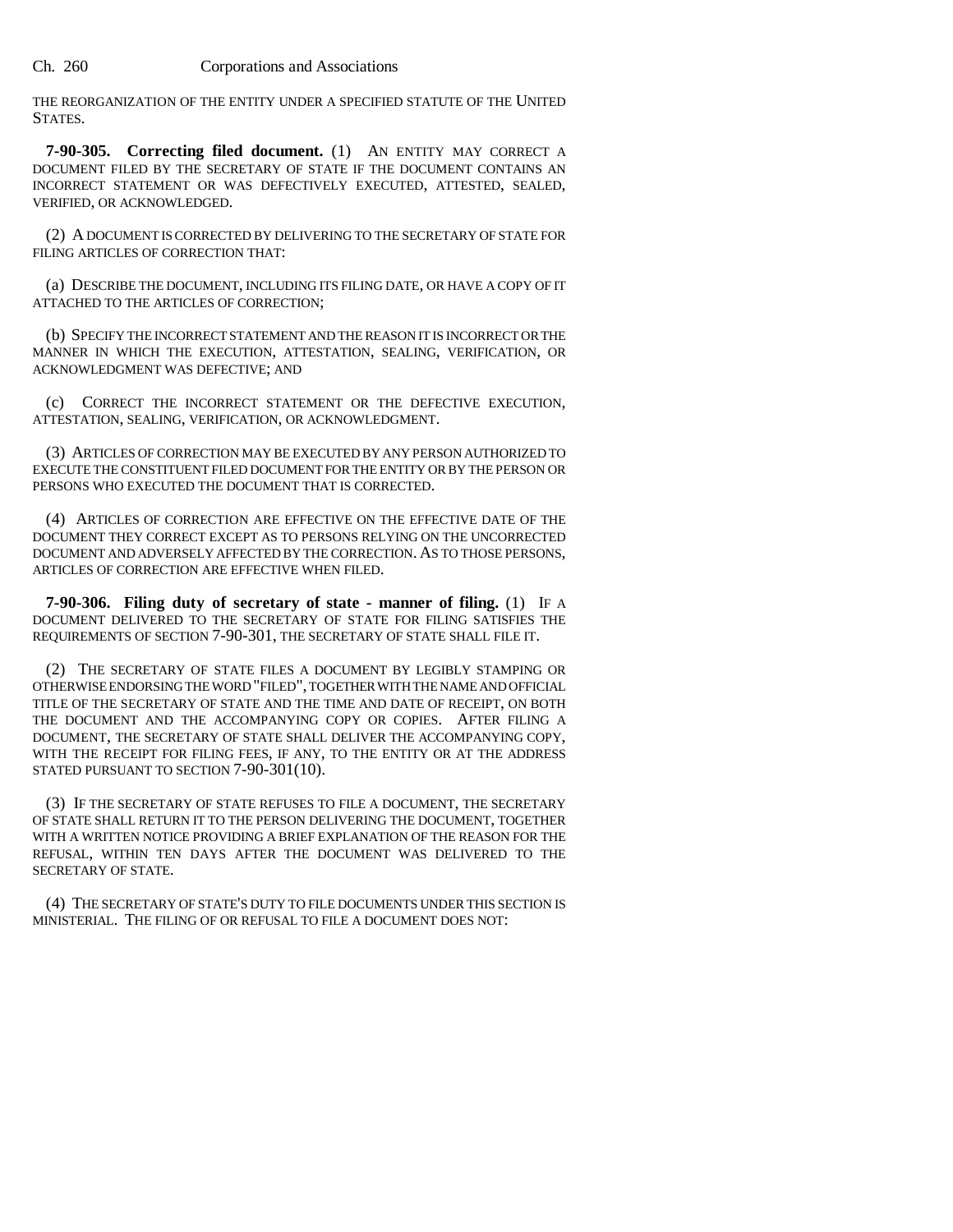(a) AFFECT THE VALIDITY OR INVALIDITY OF THE DOCUMENT IN WHOLE OR IN PART;

(b) RELATE TO THE CORRECTNESS OR INCORRECTNESS OF INFORMATION CONTAINED IN THE DOCUMENT; OR

(c) CREATE A PRESUMPTION THAT THE DOCUMENT IS VALID OR INVALID OR THAT INFORMATION CONTAINED IN THE DOCUMENT IS CORRECT OR INCORRECT.

**7-90-307. Appeal from secretary of state's refusal to file document.** (1) IF THE SECRETARY OF STATE REFUSES TO FILE A DOCUMENT DELIVERED TO THE SECRETARY OF STATE FOR FILING, THE PERSON DELIVERING THE DOCUMENT FOR FILING MAY, WITHIN FORTY-FIVE DAYS AFTER THE EFFECTIVE DATE OF THE NOTICE OF THE REFUSAL GIVEN BY THE SECRETARY OF STATE PURSUANT TO SECTION 7-90-306 (3), APPEAL TO THE DISTRICT COURT OF THE COUNTY IN THIS STATE WHERE THE ENTITY'S PRINCIPAL OFFICE IS LOCATED, OR, IF THE ENTITY HAS NO PRINCIPAL OFFICE IN THIS STATE, TO THE DISTRICT COURT OF THE COUNTY IN WHICH THE ENTITY'S REGISTERED OFFICE IS LOCATED OR, IF THE ENTITY HAS NO REGISTERED OFFICE IN THIS STATE, TO THE DISTRICT COURT OF THE CITY AND COUNTY OF DENVER. THE APPEAL IS COMMENCED BY PETITIONING THE COURT TO COMPEL THE FILING OF THE DOCUMENT BY THE SECRETARY OF STATE AND BY ATTACHING TO THE PETITION A COPY OF THE DOCUMENT AND A COPY OF THE SECRETARY OF STATE'S NOTICE OF REFUSAL.

(2) THE COURT MAY ORDER THE SECRETARY OF STATE TO FILE THE DOCUMENT OR TO TAKE SUCH OTHER ACTION AS THE COURT CONSIDERS APPROPRIATE.

(3) THE COURT'S ORDER OR DECISION MAY BE APPEALED AS IN OTHER CIVIL PROCEEDINGS.

**7-90-308. Evidentiary effect of copy of filed document.** A CERTIFICATE ATTACHED TO A COPY OF A DOCUMENT FILED BY THE SECRETARY OF STATE BEARING THE SECRETARY OF STATE'S SIGNATURE, EITHER MANUAL OR FACSIMILE, AND THE SEAL OF THIS STATE IS PRIMA FACIE EVIDENCE THAT THE DOCUMENT IS ON FILE WITH THE SECRETARY OF STATE.

**7-90-309. Certificates issued by secretary of state.** (1) THE SECRETARY OF STATE SHALL ISSUE TO ANY PERSON, UPON REQUEST, A CERTIFICATE THAT SETS FORTH ANY FACTS OF RECORD IN THE OFFICE OF THE SECRETARY OF STATE, INCLUDING, IF APPROPRIATE, A CERTIFICATE OF GOOD STANDING CONCERNING ANY ENTITY.

(2) A CERTIFICATE ISSUED BY THE SECRETARY OF STATE MAY BE RELIED UPON, SUBJECT TO ANY QUALIFICATION STATED IN THE CERTIFICATE, AS PRIMA FACIE EVIDENCE OF THE FACTS SET FORTH THEREIN.

**7-90-310. Proof of delivery for filing.** (1) THE SECRETARY OF STATE MAY CONSIDER A DOCUMENT TO HAVE BEEN RECEIVED FOR FILING UPON PROOF OF RECEIPT WITH A SIGNED RETURN RECEIPT, AN ENTRY OF A LOG MAINTAINED BY THE SECRETARY OF STATE OF FACSIMILE TRANSMISSIONS RECEIVED, OR SUCH OTHER ADDITIONAL PROOF OF RECEIPT OF THE DOCUMENTS RECEIVED AS THE SECRETARY OF STATE MAY REQUIRE. SUCH PROOF MUST BE SATISFACTORY TO THE SECRETARY OF STATE BEFORE THE DOCUMENT WILL BE CONSIDERED RECEIVED.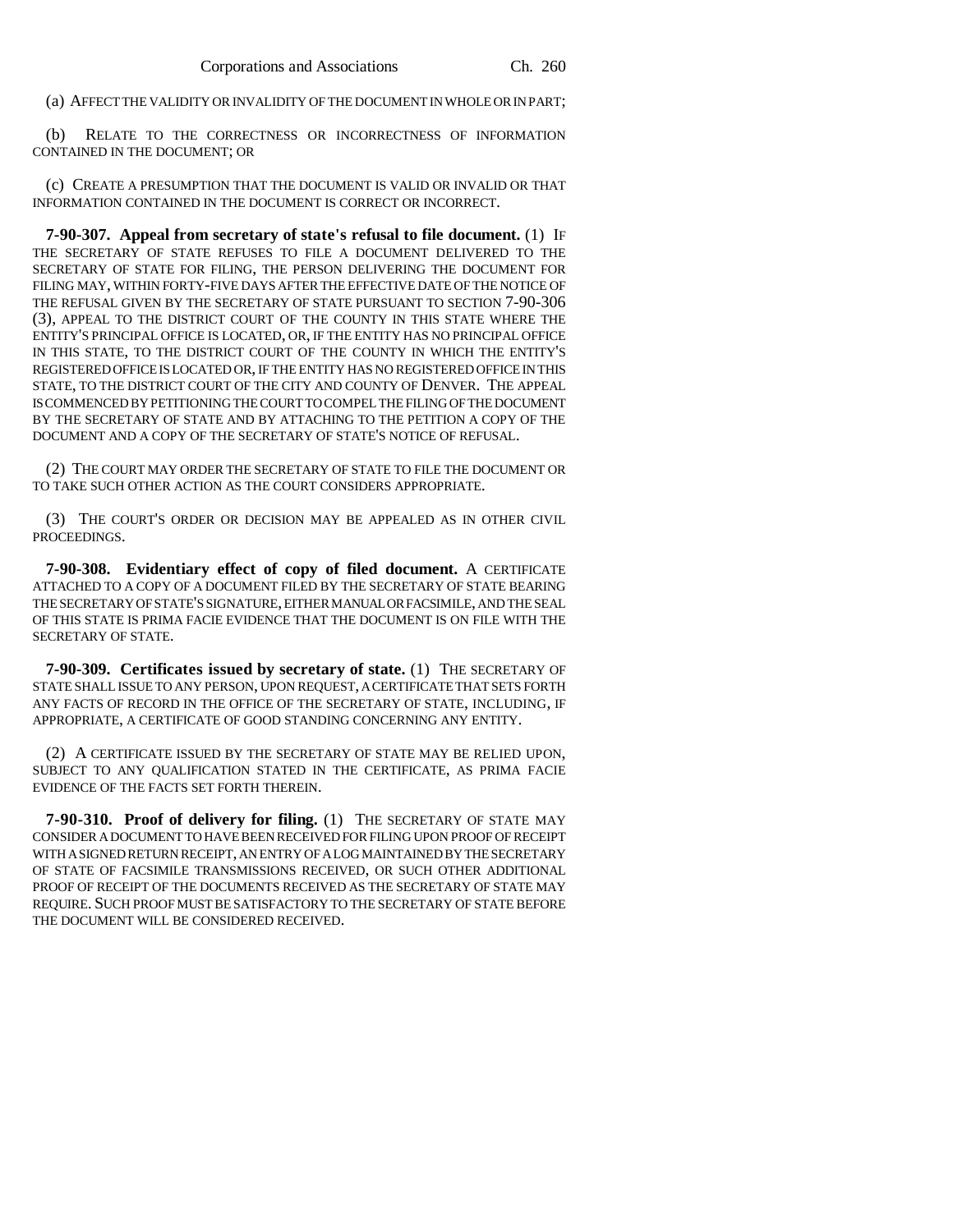(2) THE SECRETARY OF STATE MAY REQUIRE THAT THE RECEIPT OF A DOCUMENT BY FACSIMILE TRANSMISSION ON OR AFTER FEBRUARY 11, 1994, BE SHOWN IN THE LOG OF FACSIMILE TRANSMISSIONS RECEIVED BY THE SECRETARY OF STATE. THE SECRETARY OF STATE MAY CONDITION RELIEF UNDER THIS SECTION UPON FULFILLMENT OF SUCH OTHER REQUIREMENTS OR CONDITIONS THAT THE SECRETARY OF STATE FINDS APPROPRIATE, INCLUDING, WITHOUT LIMITATION, THE MAKING OF A CHANGE OF NAME OF THE ENTITY INVOLVED AND PAYMENT OF FEES FOR THE FILING.

(3) APPLICATION FOR RELIEF UNDER THIS SECTION SHALL BE DELIVERED TO THE SECRETARY OF STATE WITHIN SIXTY DAYS OF THE RECEIPT OF SUCH DOCUMENT BY THE SECRETARY OF STATE. THE APPLICATION SHALL CONTAIN SUFFICIENT INFORMATION FOR THE SECRETARY OF STATE TO IDENTIFY THE TRANSACTION.

**7-90-311. Powers.** THE SECRETARY OF STATE HAS ALL POWERS REASONABLY NECESSARY TO PERFORM THE DUTIES REQUIRED OF THE OFFICE BY THIS ARTICLE.

**7-90-312. Restated constituent filed documents.** (1) UNLESS THE ORGANIC STATUTE GOVERNING AN ENTITY EXPRESSLY PROVIDES OTHERWISE:

(a) AN ENTITY MAY RESTATE ITS CONSTITUENT FILED DOCUMENT AT ANY TIME BY ACTION OF ITS OWNERS OR OF ANY OTHER PERSON OR ENTITY AUTHORIZED BY THE ENTITY'S ORGANIC STATUTE TO FILE DOCUMENTS WITH THE SECRETARY OF STATE ON BEHALF OF THE ENTITY.

(b) THE RESTATEMENT MAY INCLUDE ONE OR MORE AMENDMENTS TO THE CONSTITUENT FILED DOCUMENT, IF ANY AMENDMENT TO THE CONSTITUENT FILED DOCUMENT HAS BEEN APPROVED IN THE MANNER PROVIDED IN THE ORGANIC STATUTE GOVERNING THE ENTITY.

(c) AN ENTITY RESTATING ITS CONSTITUENT FILED DOCUMENT SHALL DELIVER TO THE SECRETARY OF STATE FOR FILING, ARTICLES OF RESTATEMENT SETTING FORTH:

(I) THE NAME OF THE ENTITY;

(II) THE TEXT OF THE RESTATED CONSTITUENT FILED DOCUMENT;

(III) IF THE RESTATEMENT CONTAINS AN AMENDMENT TO THE CONSTITUENT FILED DOCUMENT, A STATEMENT THAT THE AMENDMENT HAS BEEN ADOPTED IN ACCORDANCE WITH THE ORGANIC STATUTE GOVERNING THE ENTITY AND, IF THE ORGANIC STATUTE GOVERNING THE ENTITY REQUIRES THAT THE AMENDMENT BE APPROVED BY THE OWNERS, A STATEMENT THAT THE NUMBER OF VOTES CAST, AND, IF APPROPRIATE, THAT THE NUMBER OF VOTES CAST BY PARTICULAR OWNERS FOR THE AMENDMENT WAS SUFFICIENT FOR APPROVAL.

(d) UPON FILING BY THE SECRETARY OF STATE OR AT ANY LATER EFFECTIVE DATE PROVIDED IN THE CONSTITUENT FILED DOCUMENT, DETERMINED PURSUANT TO SECTION 7-90-304, RESTATED ARTICLES OF INCORPORATION SUPERSEDE THE ORIGINAL ARTICLES OF INCORPORATION AND ALL PRIOR AMENDMENTS TO THE ORIGINAL ARTICLES OF INCORPORATION.

**SECTION 22.** 12-2-117 (3) (c) and (3.5), Colorado Revised Statutes, 1991 Repl.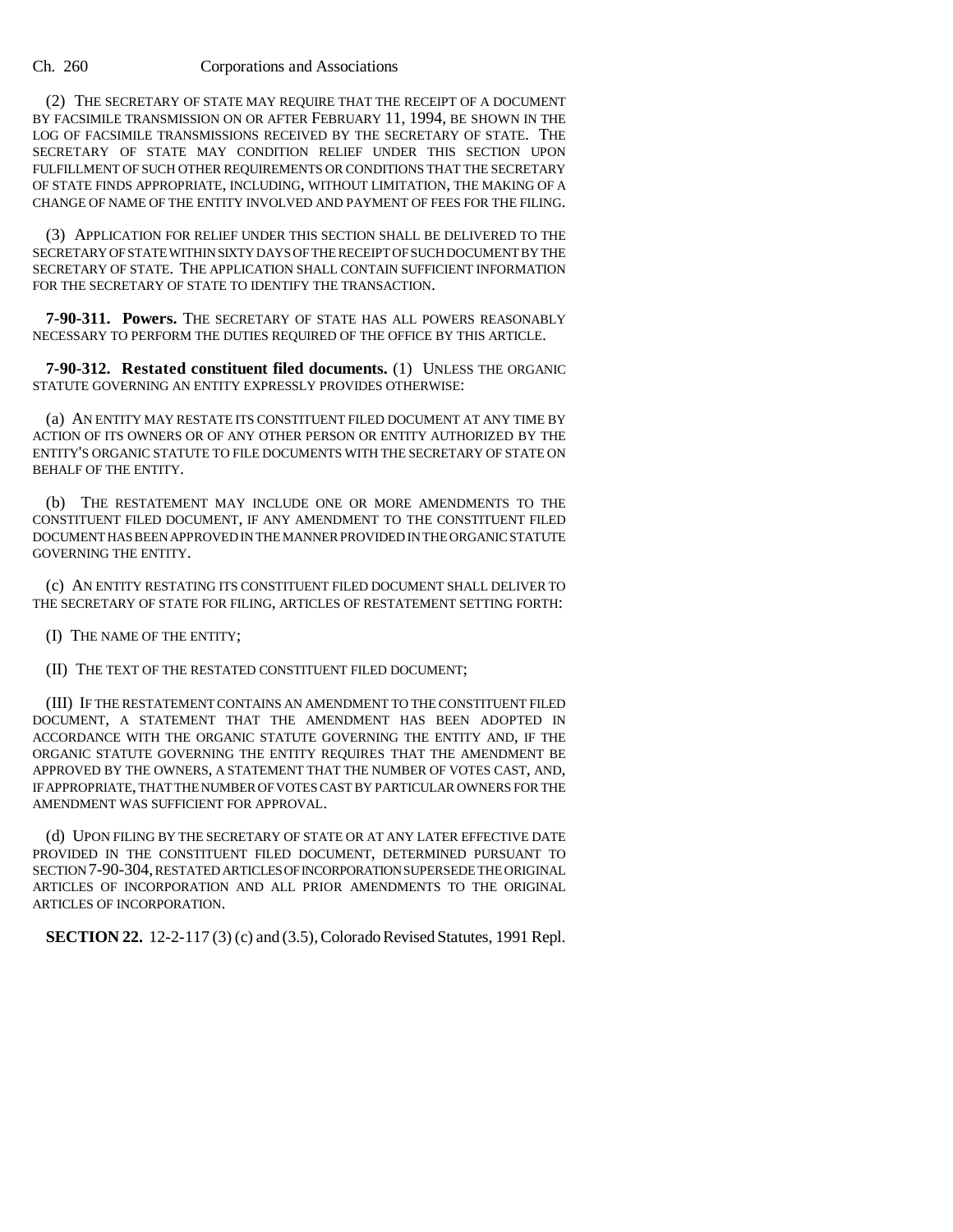Vol., as amended, are amended to read:

**12-2-117. Partnerships, professional corporations, and limited liability companies composed of certified public accountants - registration thereof.** (3) The corporation must be in compliance with the "Colorado Business Corporation Act", articles 101 to 117 of title 7, C.R.S., and, to the extent applicable under section 7-117-103, C.R.S., with the "Colorado Corporation Code", articles 1 to 10 of title 7, C.R.S. The limited liability company must be in compliance with the "Colorado Limited Liability Company Act", article 80 of title 7, C.R.S. The organizing documents of any partnership, the articles of incorporation of any such corporation, or the articles of organization of any such limited liability company shall contain provisions complying with the following requirements:

(c) All partners, shareholders of the corporation, or members of the limited liability company shall be jointly and severally liable for all acts, errors, and omissions of the employees of the partnership, corporation, or limited liability company except during periods of time when the partnership, corporation, or limited liability company maintains in good standing professional liability insurance, OR DESIGNATED OR SEGREGATED MONEYS IN LIEU OF SUCH PROFESSIONAL LIABILITY INSURANCE, which meets the following minimum standards SET FORTH IN SUBPARAGRAPHS (I) TO (V) OF THIS PARAGRAPH (c):

(I) The insurance shall insure the partnership, corporation, or limited liability company against liability imposed upon the partnership, corporation, or limited liability company by law for damages resulting from any claim made against the partnership, corporation, or limited liability company arising out of ACTS, ERRORS, AND OMISSIONS COMMITTED IN the performance of professional services for others by those employees of the partnership, corporation, or limited liability company who hold certificates to practice public accounting as certified public accountants.

(II) Such policies shall insure the partnership, corporation, or limited liability company against liability imposed upon it by law for damages arising out of the acts, errors, and omissions of all other employees.

(III) The insurance shall be in an amount for each claim of at least fifty thousand dollars multiplied by the number of certified public accountants employed by or members of the partnership, corporation, or limited liability company within this state, and the policy may provide for an aggregate top limit of liability per year for all claims of one hundred fifty thousand dollars also multiplied by the number of certified public accountants employed by or members of the partnership, corporation, or limited liability company within this state; except that no firm shall be required to carry insurance in excess of three hundred thousand dollars for each claim with an aggregate top limit of liability for all claims during the year of one million dollars and except that the board, in the public interest, may adopt regulations increasing the minimum amounts of insurance coverage required by this subsection (3). A POLICY OF INSURANCE OBTAINED IN ACCORDANCE WITH THIS SUBPARAGRAPH (III) MAY BE ISSUED ON A CLAIMS-MADE OR OCCURRENCE BASIS.

(IV) (A) The policy may provide that it does not apply to: Any dishonest, fraudulent, criminal, or malicious act or omission of the insured partnership, corporation, or limited liability company or any partner, stockholder, member, or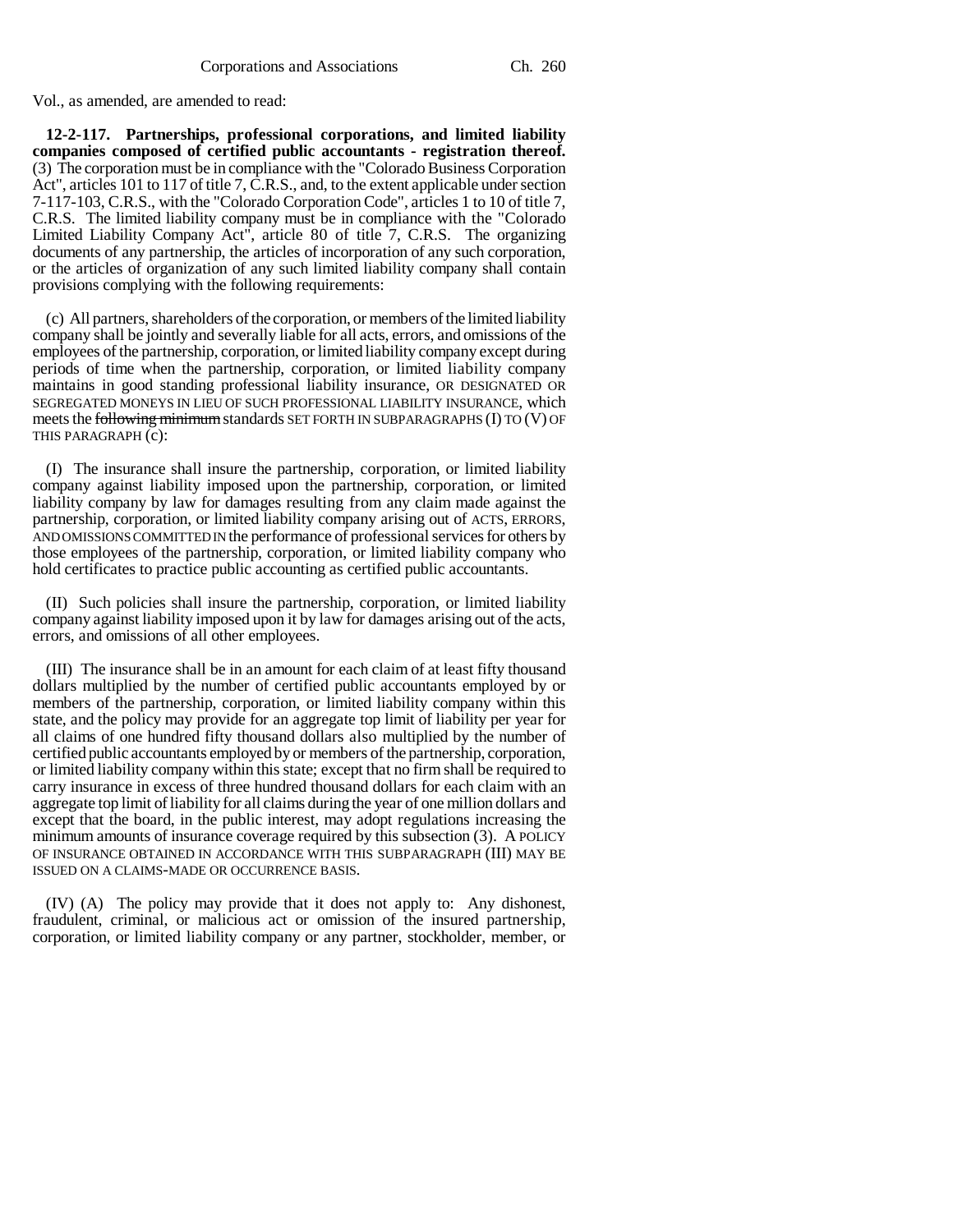employee thereof; the conduct of any business enterprise in which the insured partnership, corporation, or limited liability company under this article is not permitted to engage but which nevertheless may be owned by the insured partnership, corporation, or limited liability company or in which the insured partnership, corporation, or limited liability company may be a partner or which may be controlled, operated, or managed by the insured partnership, corporation, or limited liability company in its own or in a fiduciary capacity including the ownership, maintenance, or use of any property in connection therewith; and bodily injury to, or sickness, disease, or death of, any person, or to injury to or destruction of any tangible property, including the loss of use thereof.

(B) The policy may BE OF A TYPE REASONABLY AVAILABLE IN THE COMMERCIAL INSURANCE MARKET AND MAY contain reasonable provisions with respect to policy periods, territory, claims, conditions, EXCLUSIONS, and other usual matters.

(C) THE POLICY MAY PROVIDE FOR A DEDUCTIBLE, OR SELF-INSURED RETAINED AMOUNT, AND MAY PROVIDE FOR THE PAYMENT OF DEFENSE OR OTHER COSTS OUT OF THE STATED LIMITS OF THE POLICY, IN EITHER OR BOTH CASES, ALL PARTNERS, SHAREHOLDERS OF THE CORPORATION, OR MEMBERS OF THE LIMITED LIABILITY COMPANY SHALL BE JOINTLY AND SEVERALLY LIABLE FOR ALL ACTS, ERRORS, AND OMISSIONS OF THE EMPLOYEES OF THE PARTNERSHIP, CORPORATION, OR LIMITED LIABILITY COMPANY TO THE EXTENT OF THE AMOUNT OF SUCH DEDUCTIBLE OR RETAINED SELF-INSURANCE, AND THE AMOUNT, IF ANY, BY WHICH THE PAYMENT OF DEFENSE COSTS REDUCES THE INSURANCE REMAINING AVAILABLE FOR THE PAYMENT OF CLAIMS BELOW THE MINIMUM LIMIT OF INSURANCE REQUIRED BY THIS PARAGRAPH (c).

(V) A PARTNERSHIP, CORPORATION, OR LIMITED LIABILITY COMPANY MAY MAINTAIN, IN LIEU OF THE INSURANCE SPECIFIED IN SUBPARAGRAPH (III) OF THIS PARAGRAPH (c), MONEYS SPECIFICALLY DESIGNATED AND SEGREGATED AS SECURITY FOR THE PAYMENT OF LIABILITIES IMPOSED BY LAW AGAINST THE PARTNERSHIP, CORPORATION, OR LIMITED LIABILITY COMPANY, OR ITS PARTNERS, SHAREHOLDERS, OR MEMBERS, ARISING OUT OF CLAIMS OF THE TYPE SPECIFIED IN SUBPARAGRAPHS (I) AND (II) OF THIS PARAGRAPH (c), IN THE AMOUNT OF AT LEAST FIFTY THOUSAND DOLLARS MULTIPLIED BY THE NUMBER OF CERTIFIED PUBLIC ACCOUNTANTS EMPLOYED BY OR MEMBERS OF THE PARTNERSHIP, CORPORATION, OR LIMITED LIABILITY COMPANY WITHIN THIS STATE; EXCEPT THAT SUCH AMOUNT IS NOT REQUIRED TO EXCEED ONE MILLION DOLLARS AND EXCEPT THAT THE BOARD, IN THE PUBLIC INTEREST, MAY ADOPT REGULATIONS INCREASING THE MINIMUM AMOUNT OF DESIGNATED AND SEGREGATED MONEYS REQUIRED BY THIS SUBPARAGRAPH (V). THE PARTNERSHIP, CORPORATION, OR LIMITED LIABILITY COMPANY REMAINS IN COMPLIANCE WITH THIS SECTION NOTWITHSTANDING AMOUNTS PAID FROM THE DESIGNATED OR SEGREGATED MONEYS IN ANY ONE CALENDAR YEAR IN SETTLING OR DISCHARGING SUCH CLAIMS, SO LONG AS THE AMOUNT OF THE DESIGNATED AND SEGREGATED MONEYS IS INCREASED TO AT LEAST THE MINIMUM REQUIRED AMOUNT AS OF THE FIRST BUSINESS DAY OF THE NEXT CALENDAR YEAR. A PARTNERSHIP, CORPORATION, OR LIMITED LIABILITY COMPANY IS IN COMPLIANCE WITH THIS SUBPARAGRAPH (V) IF IT MAINTAINS MONEYS IN THE REQUIRED AMOUNT IN TRUST OR IN BANK ESCROW IN THE FORM OF CASH, BANK CERTIFICATES OF DEPOSIT, OR UNITED STATES TREASURY OBLIGATIONS, OR MAINTAINS IN EFFECT BANK UNCONDITIONAL, IRREVOCABLE LETTERS OF CREDIT IN THE REQUIRED AMOUNT OR INSURANCE OR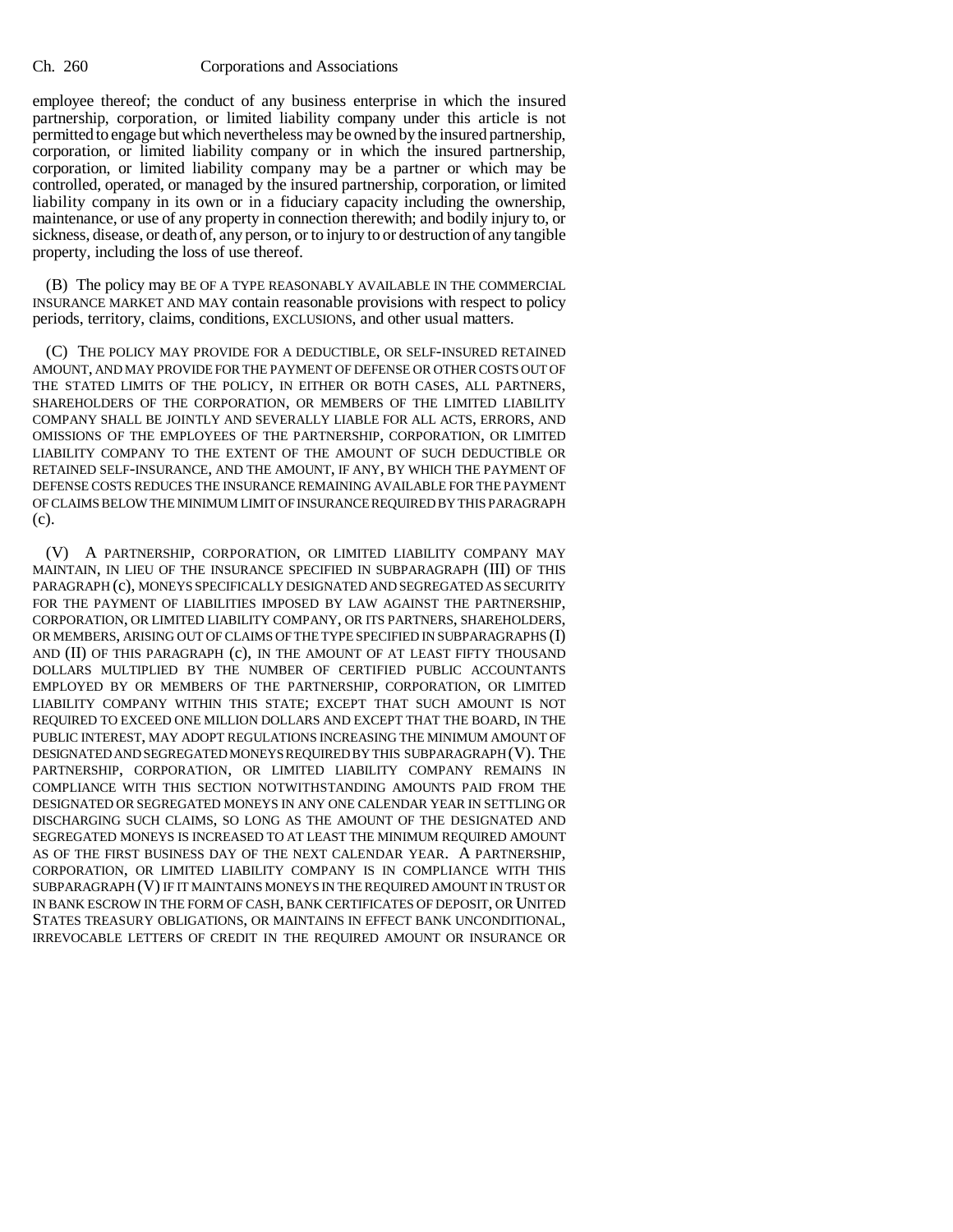SURETY COMPANY BONDS IN THE REQUIRED AMOUNT. SUCH MONEYS OR EQUIVALENCY SHALL BE MAINTAINED IN OR ISSUED BY A QUALIFIED UNITED STATES FINANCIAL INSTITUTION AS DEFINED BY SECTION 10-1-102 (9.5), C.R.S.

(3.5) No limited liability company, registered limited liability partnership, or foreign limited liability partnership engaged in the practice of public accounting in this state and in one or more other jurisdictions shall be required to include a provision in its articles of organization or organizing documents as otherwise required by subsection (3) of this section, but shall be subject, with respect to the practice of public accounting within this state, to the requirements of paragraphs (a),  $(b)$ , (c), and (d) of subsection (3) of this section. and shall maintain in good standing professional liability insurance which meets the minimum standards provided in subparagraphs (I) through (IV) of paragraph (c) of subsection  $(3)$  of this section, or, if it does not maintain such insurance, its members or partners shall be jointly and severally liable for all acts, errors, and omissions of its employees occurring in this state during periods of time that it does not maintain such insurance.

**SECTION 23.** Article 30 of title 38, Colorado Revised Statutes, 1982 Repl. Vol., as amended, is amended BY THE ADDITION OF A NEW SECTION to read:

**38-30-172. Evidence of existence and authority - definitions.** (1) PRIMA FACIE EVIDENCE OF THE EXISTENCE OF AN ENTITY AND THE AUTHORITY OF ONE OR MORE PERSONS TO ACT ON BEHALF OF AN ENTITY TO CONVEY, ENCUMBER, OR OTHERWISE AFFECT TITLE TO REAL PROPERTY MAY BE SHOWN AS PROVIDED IN THIS SECTION.

(2) AS USED IN THIS SECTION, UNLESS THE CONTEXT OTHERWISE REQUIRES:

(a) "ENTITY" MEANS A PERSON AS DEFINED IN SECTION 2-4-401, C.R.S., OTHER THAN AN INDIVIDUAL, CAPABLE OF HOLDING TITLE TO REAL PROPERTY.

(b) "ENTITY DESCRIPTION" MEANS THE TYPE OF ENTITY AND MAY ALSO INCLUDE THE NAME OF THE STATE, COUNTRY, OR OTHER GOVERNMENTAL AUTHORITY UNDER WHOSE LAWS IT WAS FORMED.

(c) "RECORDED" MEANS RECORDED WITH THE COUNTY CLERK AND RECORDER OF THE COUNTY IN WHICH THE REAL PROPERTY IS SITUATED.

(d) "STATEMENT OF AUTHORITY" MEANS AN INSTRUMENT EXECUTED ON BEHALF OF THE ENTITY THAT CONTAINS:

(I) THE NAME OF THE ENTITY;

(II) THE TYPE OF ENTITY AND THE STATE, COUNTRY, OR OTHER GOVERNMENTAL AUTHORITY UNDER WHOSE LAWS IT WAS FORMED;

(III) A MAILING ADDRESS FOR THE ENTITY; AND

(IV) THE NAME OR POSITION OF THE PERSON AUTHORIZED TO EXECUTE INSTRUMENTS CONVEYING, ENCUMBERING, OR OTHERWISE AFFECTING TITLE TO REAL PROPERTY ON BEHALF OF THE ENTITY.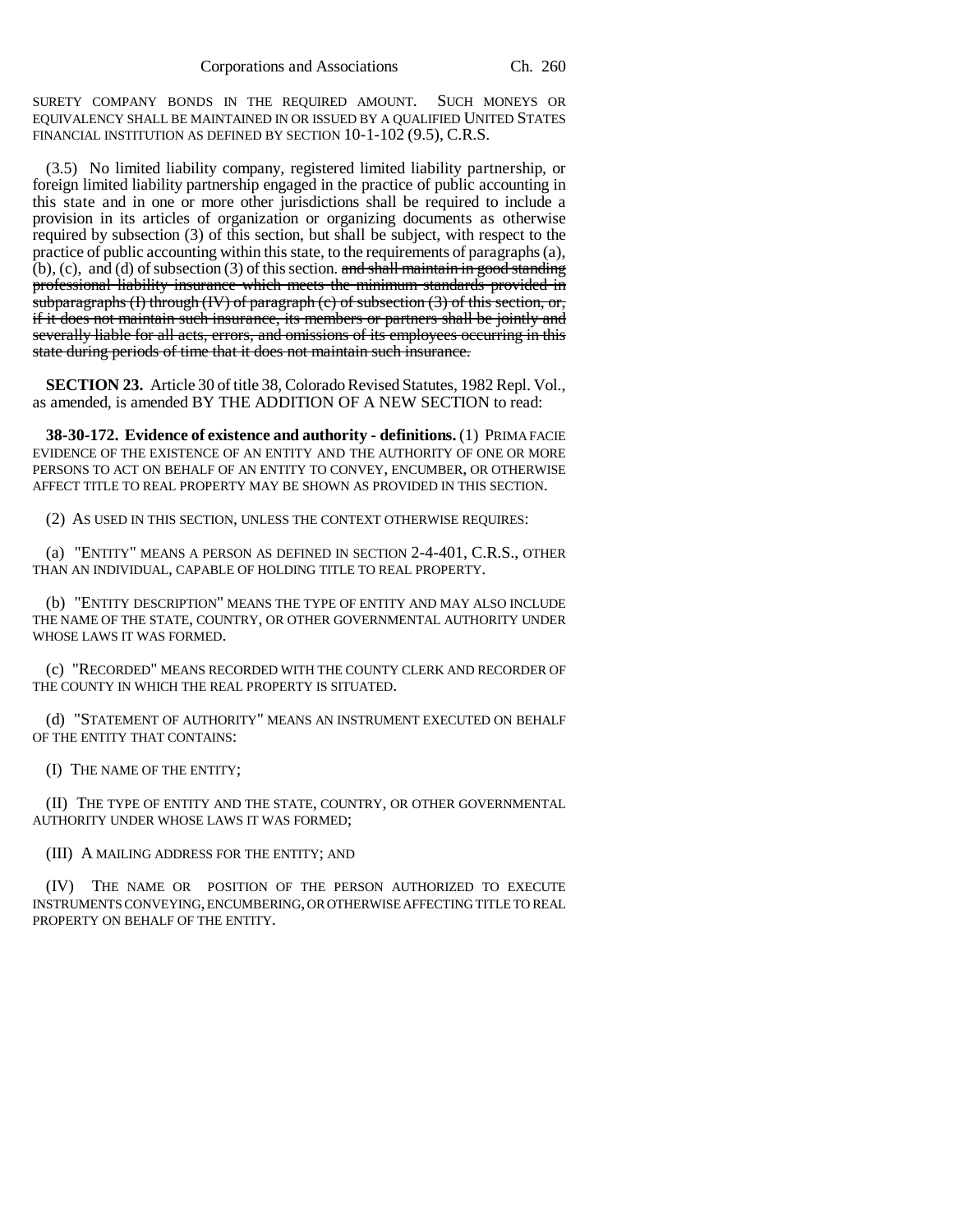(3) PRIMA FACIE EVIDENCE OF THE EXISTENCE OF AN ENTITY THAT EXECUTED A RECORDED INSTRUMENT PURPORTING TO CONVEY, ENCUMBER, OR OTHERWISE AFFECT TITLE TO REAL PROPERTY MAY BE SHOWN BY THE FOLLOWING RECORDED INSTRUMENT:

(a) THE INSTRUMENT ITSELF, IF THAT INSTRUMENT USES THE SAME NAME AND THE SAME ENTITY DESCRIPTION, IF ANY, AS APPEARED IN THE INSTRUMENT BY WHICH THE ENTITY PURPORTED TO ACQUIRE TITLE TO THE REAL PROPERTY OR ANY PART THEREOF OR ANY INTEREST THEREIN; OR

(b) ANOTHER INSTRUMENT THAT IS REQUIRED BY LAW TO BE RECORDED TO ENABLE THE ENTITY TO HOLD OR CONVEY TITLE TO REAL PROPERTY; OR

(c) ANOTHER INSTRUMENT THAT IS PERMITTED BY LAW TO BE RECORDED, THAT NAMES THE ENTITY AND GIVES THE ENTITY DESCRIPTION OF THE ENTITY AND THAT BY LAW IS PRIMA FACIE EVIDENCE OF THE FACTS RECITED IN THE INSTRUMENT INSOFAR AS SUCH FACTS AFFECT TITLE TO REAL PROPERTY.

(4) PRIMA FACIE EVIDENCE OF THE AUTHORITY OF THE PERSON THAT EXECUTED AN INSTRUMENT ON BEHALF OF AN ENTITY PURPORTING TO CONVEY, ENCUMBER, OR OTHERWISE AFFECT TITLE TO REAL PROPERTY MAY BE SHOWN BY THE FOLLOWING RECORDED INSTRUMENTS:

(a) AN INSTRUMENT THAT IS REQUIRED OR PERMITTED BY LAW TO BE RECORDED IN ORDER TO EVIDENCE THE AUTHORITY OF ONE OR MORE PERSONS BY NAME OR BY POSITION TO EXECUTE INSTRUMENTS CONVEYING, ENCUMBERING, OR OTHERWISE AFFECTING TITLE TO REAL PROPERTY ON BEHALF OF THE ENTITY; OR

(b) A CERTIFIED COPY OF AN INSTRUMENT ON FILE WITH ANY AGENCY OR DEPARTMENT OF ANY STATE, COUNTRY, OR OTHER GOVERNMENTAL AUTHORITY THAT EVIDENCES THE AUTHORITY OF ONE OR MORE PERSONS BY NAME OR BY POSITION TO EXECUTE INSTRUMENTS CONVEYING, ENCUMBERING, OR OTHERWISE AFFECTING TITLE TO REAL PROPERTY ON BEHALF OF THE ENTITY; OR

(c) A STATEMENT OF AUTHORITY.

(5) A STATEMENT OF AUTHORITY MAY CONTAIN ANY LIMITATION AS MAY EXIST UPON THE AUTHORITY OF THE PERSON NAMED IN THE STATEMENT OR HOLDING THE POSITION DESCRIBED IN THE STATEMENT TO BIND THE ENTITY AND ANY OTHER MATTERS CONCERNING THE MANNER IN WHICH THE ENTITY DEALS WITH ANY INTEREST IN REAL PROPERTY. UPON RECORDING, A STATEMENT OF AUTHORITY SHALL CONSTITUTE PRIMA FACIE EVIDENCE OF THE FACTS RECITED IN THE STATEMENT INSOFAR AS THE FACTS AFFECT TITLE TO REAL PROPERTY AND OF THE AUTHORITY TO EXECUTE AND RECORD THE STATEMENT OF AUTHORITY ON BEHALF OF THE ENTITY.

(6) ANY RECORDED INSTRUMENT DESCRIBED IN SUBSECTION (4) OF THIS SECTION MAY BE AMENDED OR SUPERSEDED BY THE RECORDING OF A SUBSEQUENT INSTRUMENT OF THE TYPE DESCRIBED IN SUBSECTION (4) OF THIS SECTION. THE ABSENCE OF ANY LIMITATION DESCRIBED IN SUBSECTION (5) OF THIS SECTION IN A RECORDED INSTRUMENT DESCRIBED IN SUBSECTION (4) OF THIS SECTION SHALL BE PRIMA FACIE EVIDENCE THAT NO SUCH LIMITATIONS EXIST.